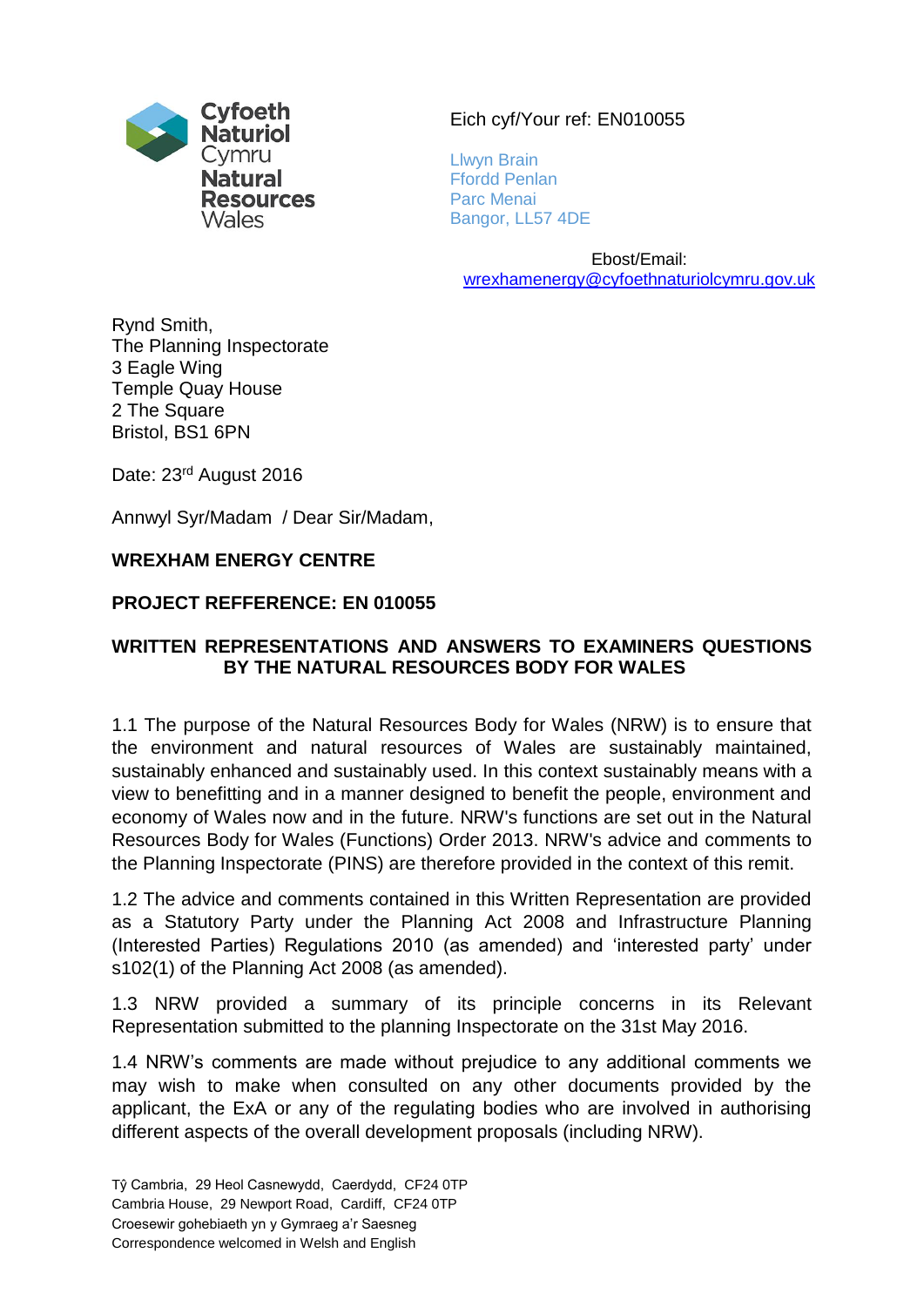1.5 Annex A provides NRW's Written Representations. Annex B contains our response to the first questions issued by the Examining Authority.

1.6 We have been informed by the applicant that the draft SOCG will not be submitted by them to the ExA. As such, NRW consider it appropriate to provide the ExA with the draft of the SOCG to date. Annex C contains this draft which NRW provided to the developer on the 19/08/2016. We have received no further comments on the document.

1.7 Our comments are also provided without prejudice to any decision NRW may make on any application made to it by the applicant for an Environmental Permit under the Environmental Permit Regulations 2010 (EPR).

Please contact Tomos Hughes [\(wrexhamenergy@cyfoethnaturiolcymru.gov.uk\)](mailto:wrexhamenergy@cyfoethnaturiolcymru.gov.uk) should you require further advice or information regarding this representation.

Yn gywir / Yours faithfully,

## **Mr. Richard Ninnes**

HEAD OF ECOSYSTEMS, PLANNING, AND PARTNERSHIPS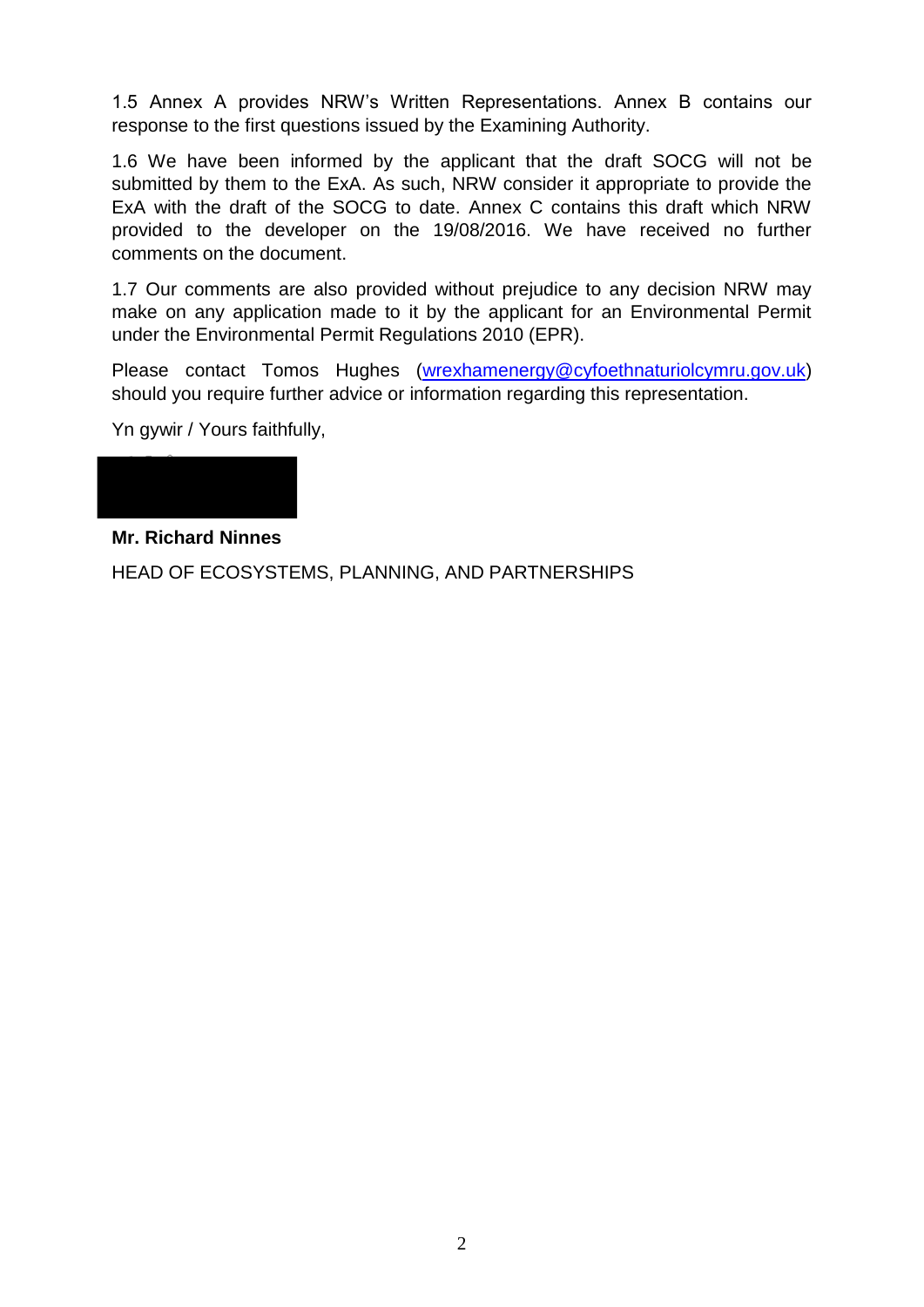## **Annex A**

## **Wrexham Energy Centre Proposed Development Consent Order**

## **Written Representation from Natural Resources Wales (NRW)**

#### **1. Summary**

1.1 NRW are generally satisfied with the documents provided by the developer to date, the level of survey undertaken and methodologies adhered to in each topic.

1.2 NRW has outstanding concerns in relation to the following topics:

- Grid Connection and cumulative impact assessment
- Flood Risk
- WFD
- Draft DCO

1.3 The recent amendment to the Grid Connection will require amendments / confirmation of a number points within the submitted ES (as detailed in section4. Below) which reference the previous connection method. NRW would require/ expect the applicant to address these issues in the Cumulative impact Assessment.

1.4 We require the outstanding issues regarding flood risk, WFD and the Draft DCO to be addressed by the developer during the examination period.

1.5 Notwithstanding the further information required with regard to the amended grid connections which may affect a number of topics (se section 4. Below) , NRW consider that no substantial further information is required at this stage with regard to:

- Protected Landscapes
- Air Quality
- Protected Sites
- Protected Species
- Groundwater and Contaminated Land
- Waste

#### **2. Gas Pipeline**

2.1 The proposed scheme will entail the construction of a gas connection pipeline. It is understood that consent for this will not be secured by the DCO but will be dealt with by the local planning authority as an application under the Town and Country Planning Act 1990. As such, NRW expects to be consulted on that application by the relevant local planning authority and have not commented further on that part of the scheme in these representations.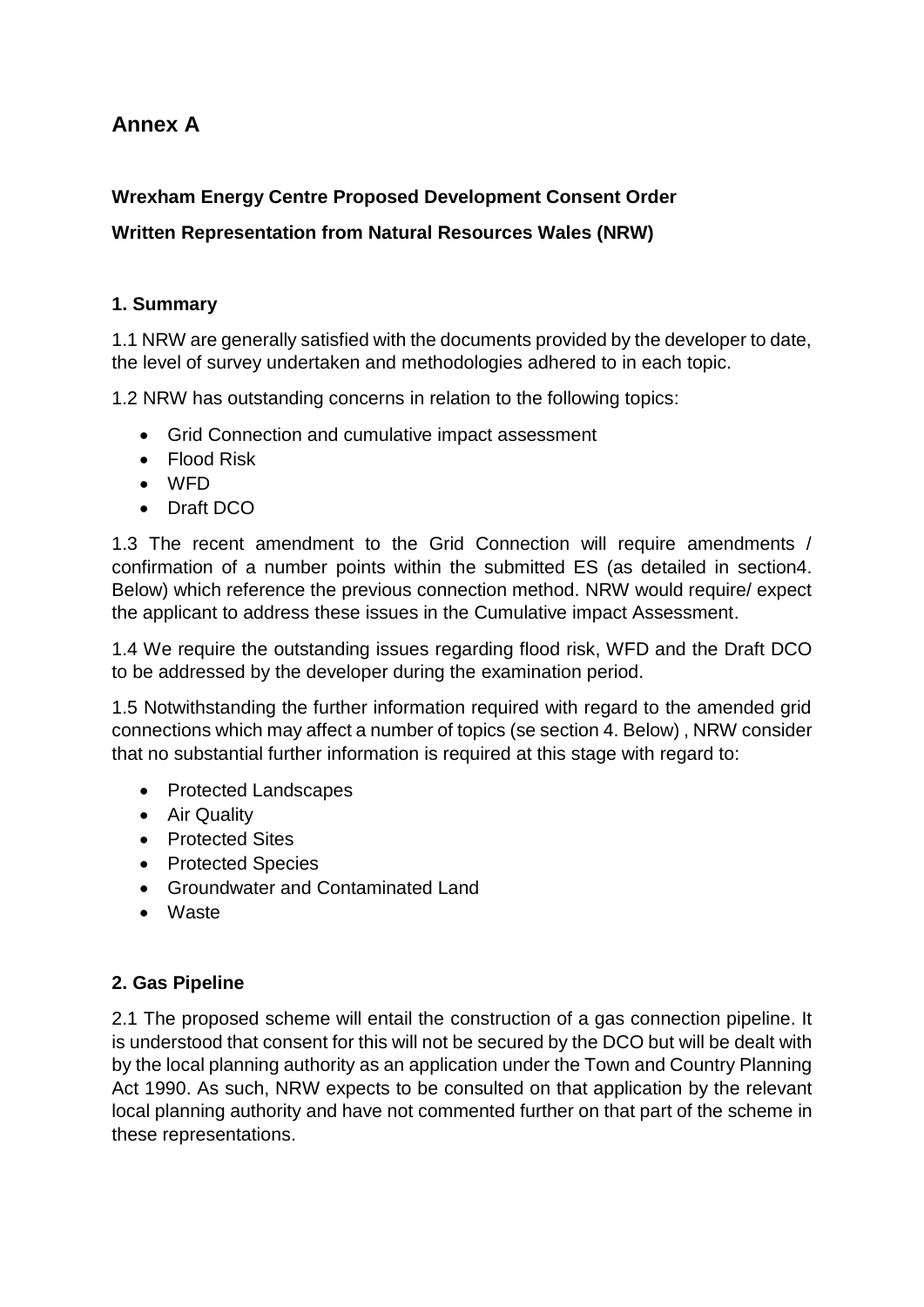#### **3. Licencing**

3.1 NRW note (from document 5.6 WEC Other Consents and Licences) that the applicant requires other permits, licences and/or consents from NRW as identified in Table 2 document 5.6. if changes are made to the proposed scheme the applicant may need to seek permissions other than those listed in Table 2 of document 5.6, from NRW.

3.2 NRW also note (from document 6.2.2 WEC EC Ch2 – Planning and Legislative Context, para 2.57 to 2.64) that the developer does not intend to apply for certain permits until after the DCO has been granted.

3.3 The requirement for an Environmental Permit is governed by distinct and separate legislation, namely the Environmental Permitting Regulations 2010. Such applications are determined by NRW's permitting team, the functions of which are distinct and separate to NRW's advisory role in respect of Development Consent Order applications. Notwithstanding this internal separation of function within NRW, we will endeavour to provide the Examining Authority with updates to the progress of any permit applications. It should however be noted that we will not be in a position to comment on the substance or merits of any such applications.

## **4. Grid Connection and Cumulative Impact Assessment (CIA)**

NRW note that the updated Grid Connection Statement (Revision 1) will result in a substantially different connection with long trenching routes required. However, to our knowledge, the specific route to be taken and exact methodology has not be confirmed.

As such, NRW would request that the developer update / amend the chapters of the ES which reference specific details of the older connection option, or confirm the statements made within the chapters remain valid.

NRW consider that this relates primarily to ecological receptors and risks to the water environment, as such, we have not referenced this issue with the Cumulative Impact assessment in each individual topic section below.

Notwithstanding the above, NRW consider that main potential issues regarding the connection and the DCO are cumulative impacts. These should be avoidable providing sensitive siting of the connection and commitment to implementation of precautionary working methods in the vicinity of sensitive features.

We consider that, at this stage, it is appropriate for the developer to assess the cumulative effects of the project as a whole (including intra effects) and for the ES to identify and address cumulative impacts associated with relevant parallel development that would fall within the scope of a cumulative impact assessment. However, any mitigation required for the electrical connection should be secured as part of that scheme where the securing of the mitigation is outwith the control and scope of the determination of the DCO.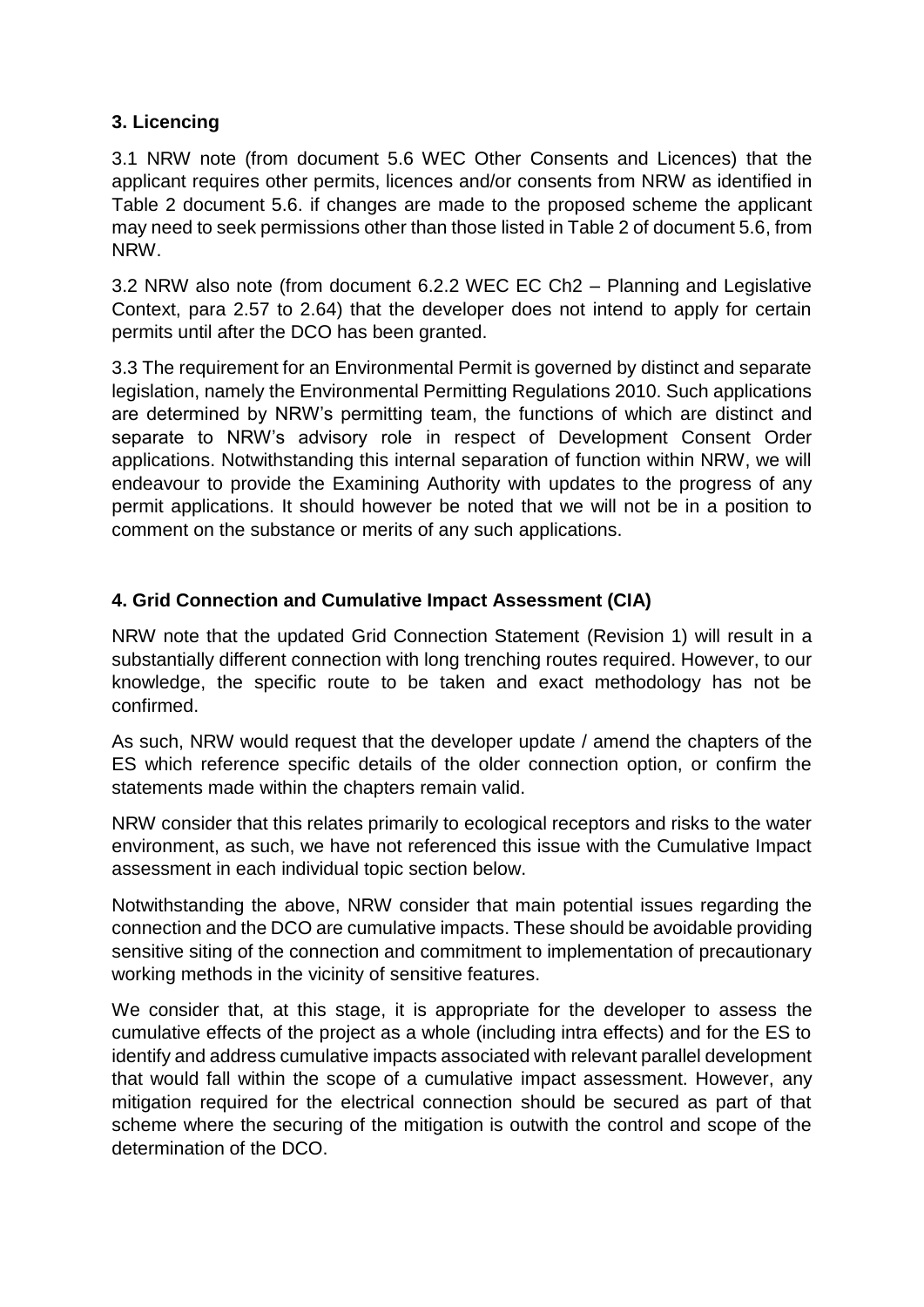#### **5. Landscape**

5.1 NRW notes that the proposal lies at 11km to the west of the Clwydian Range and Dee Valley AONB and 4.5km to the north of the Maelor Registered Historic Landscape. Having regard to the distance between the proposed development and these designated/registered landscapes, it is NRW's view that there would be no adverse effects upon these landscapes.

5.2 In respect of effects on these protected lanscapes, NRW consider the methods used in the Landscape and Visual Impact Assessment to be appropriate and, compliant with current guidance.

#### **6. Air Quality**

6.1 NRW notes that detailed assessment of air quality will be required for other licences / permits for the project (see Section 3. Licencing). NRW has assessed the documentation with regard to air quality here primarily to assist in the assessment of impacts upon protected sites and to inform Habitats Regulations Assessment (HRA) (assessed further in section 6. European Protected Sites).

6.2 NRW is satisfied that the applicant is applying the correct assessment process, which is referred to as the 'EA Risk assessments for specific activities: environmental permits' (previously H1 annex F air emissions) guidance on the DEFRA GOV.UK webpages.

6.3 The assessments to date have not flagged up significant concerns.

6.4 For clarification, the applicant has referenced "EA Air Quality Technical Advisory Group (AQTAG)". This is a joint UK conservation agency and regulatory AQTAG and it has members from NRW, NE, SEPA, NIEA and the EA, as such, we consider this should be referenced simply as the AQTAG.

#### **7. European Protected Sites**

7.1 NRW is satisfied with that the methodologies used with regard to assessment of European protected sites are appropriate and conform to current guidance.

7.2 NRW will undertake HRA assessments for the other licences/consents for which NRW is responsible, where NRW is a Competent Authority.

7.3 NRW does not consider that an Appropriate Assessment is required. NRW has set out below the reasoning for this.

7.4 NRW consider that the case does fall within the scope of the H1 Guidance and that is the most appropriate basis for making assessment in this case.

7.5 The project has been assessed alone as not contributing more than 1% to Nitrogen deposition rates on any sensitive site features within the study area.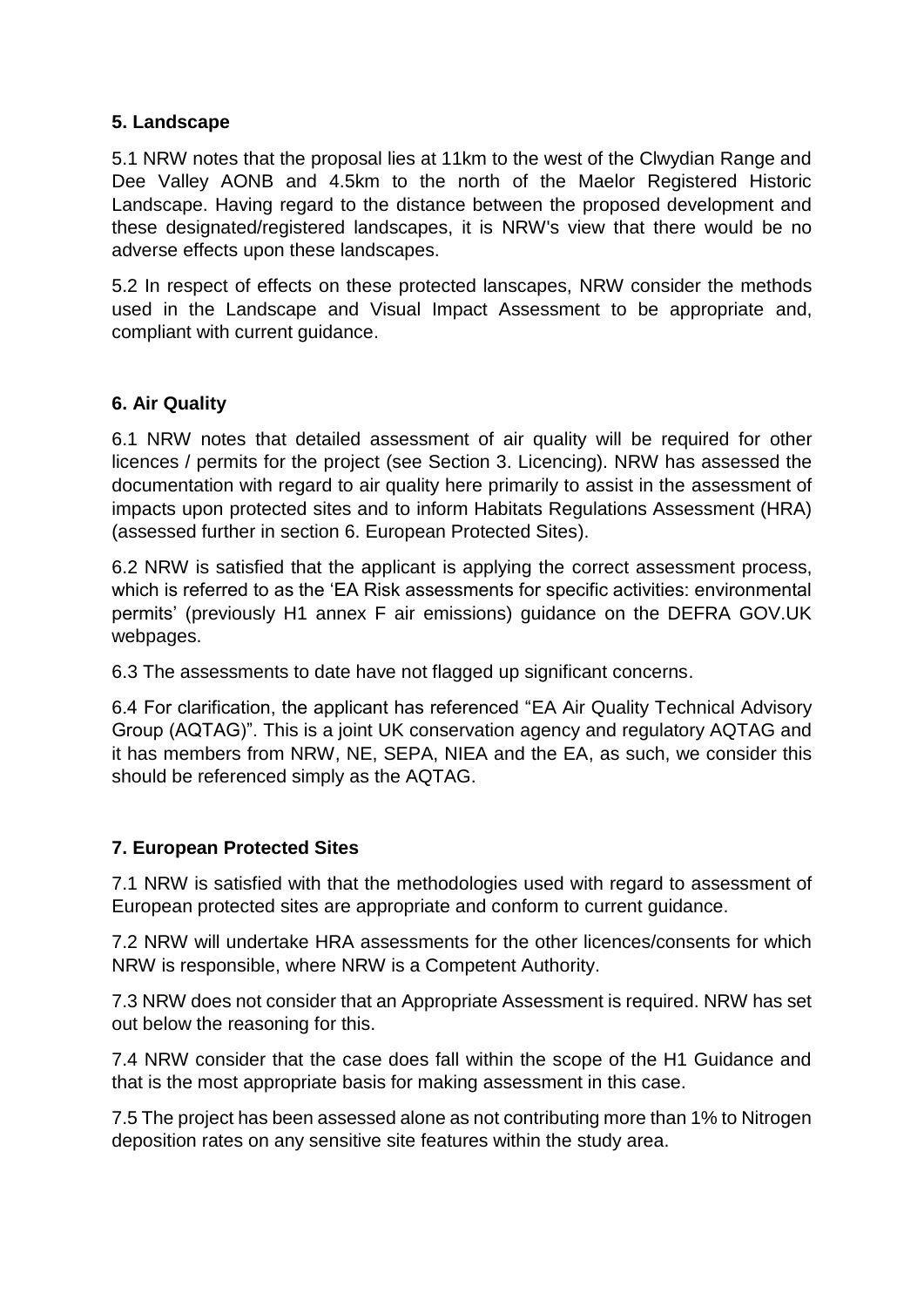7.6 Under Annex F of the Environment Agency's H1 guidance, the 1% value is a threshold designed to screen out applications from having LSE so that no Appropriate Assessment is required.

7.7 This applies alone – due to insignificance of the emissions.

7.8 This also applies to any potential in-combination effects as it is deemed to be an insignificant contribution to any potential in-combination effects.

7.9 As such NRW consider that LSE can be screened out due to the insignificance of (under 1%) process contributions of the scheme to sensitive site features.

#### **8. Sites of Special Scientific Interest**

8.1 NRW is satisfied with the assessments of the potential impacts of the project upon Sites of Special Scientific Interest. It is agreed that the project is unlikely to have significant adverse effect upon these areas.

#### **9. Protected Species**

9.1 NRW considers the submitted surveys and assessments to be appropriate. As indicated in point 4.

9.2 The proposal has the potential to adversely impact on a number of species protected under the provisions of European and British legislation. Of these species, the great crested newt is the species most likely to be affected by both the construction of the Energy Centre and the gas pipeline. The local populations of this species present within and in the environs of the Wrexham Industrial Estate are considered by NRW to be of national significance.

9.3 The submission includes outline avoidance, mitigation and compensation measures designed to mitigate or offset impacts on protected species. In NRW's view, these submissions are satisfactory for the purposes of demonstrating:

- 1. No detriment to the maintenance of the populations of European protected species concerned at a favourable conservation status.
- 2. No adverse impact on individual local populations of British protected species which NRW has assessed.

9.4 It is acknowledged by the developer that licences will be required to undertake certain elements of the scheme. Such licence applications will be considered separately from the DCO within a separate function of NRW (see section 3. Licencing).

9.5 The applicant will be required to submit further detailed information in respect of the proposed EPS licence application particularly where material components of the scheme include long term compensatory proposals. Components of long term compensatory measures may include management, wardening surveillance, tenure and land use. These components will collectively evidence long term functionality of mitigation, compensation or other offsetting measures.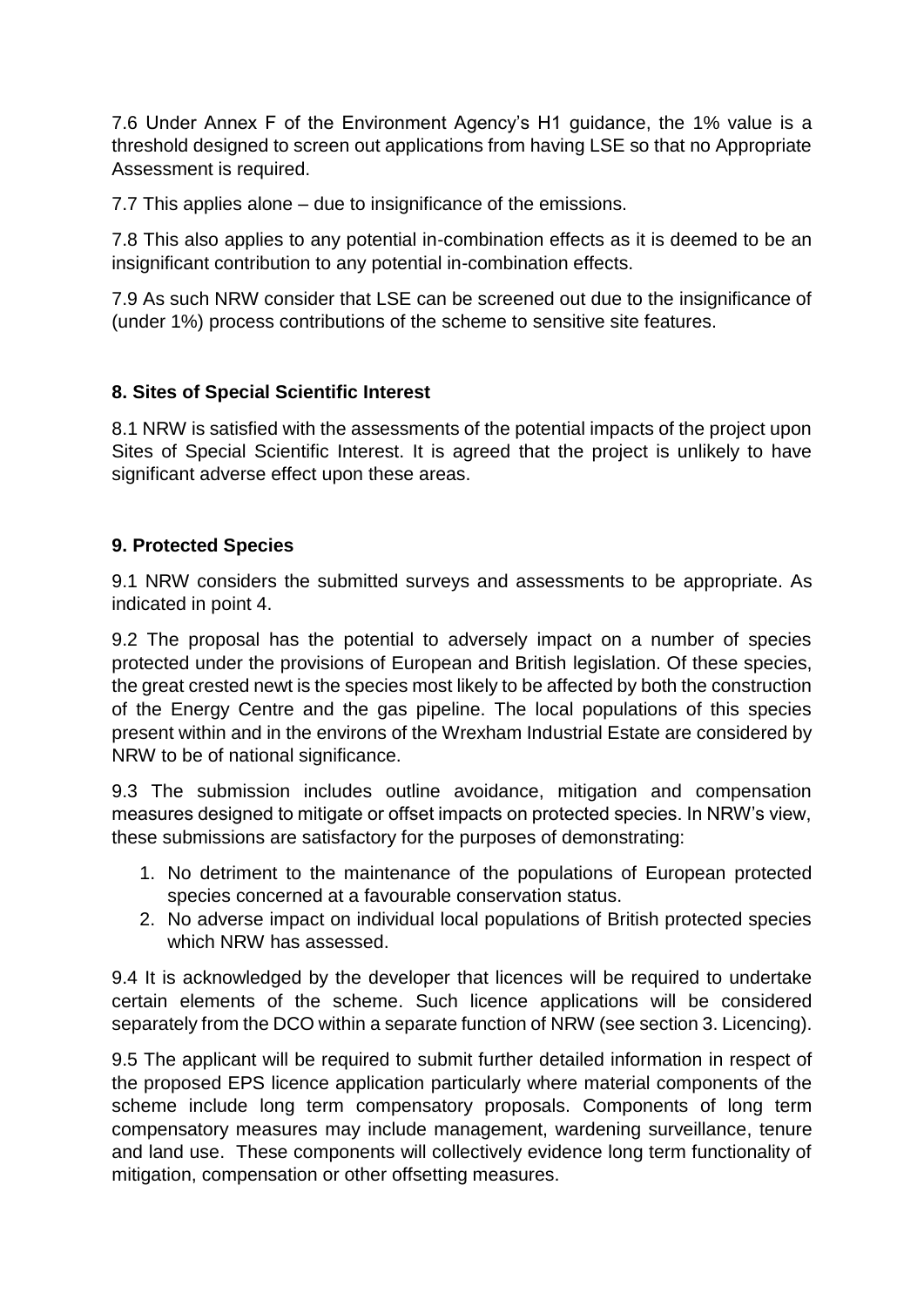#### **10. Groundwater and Contaminated Land**

10.1 The site is located on principal aquifer and in close proximity to source protection zones for potable water supplies. NRW therefore considers the site highly sensitive with respect to controlled waters.

10.2 NRW is generally satisfied with the proposed approach in the ES and methodologies used. We have concerns regarding the methodologies used to assess potential source-pathway-receptor linkages. Appendix 13 sets out the tables showing how risk is estimated for the various potential source-pathway-receptor linkages. For the various sources within the Order Limits the probability of "Leaching of contaminants to groundwater in underlying aquifers" is classified as being of a "Low likelihood". It is possible that that in places that were subject to previous potentially contaminative uses, this probability could be elevated to "likely".

10.3 Nevertheless, we consider that securing the necessary mitigation measures, , specifically: the proposed ground investigation, risk assessments, remediation (if necessary) and verification should address all risks to controlled waters from historic contamination.

10.4 NRW notes that neither Chapter 13 'Ground Conditions' or Chapter 14 'The Water Environment', reference 'Groundwater protection: Principles and practice (GP3)'. This is an important document that sets out Natural resources Wales' policies with respect to protection of groundwater.

## **11. Flood Risk**

11.1 As NRW indicated in our EIA scoping advice, while the site is in flood Zone A (as defined in TAN 15 Development & Flood Risk (2004) and shown on Welsh Government's Development Advice Map (DAM)), there may be flood risks associated with the smaller watercourse on the site. The flood risk from this smaller watercourse on the site is currently unknown because catchment sizes less than 3km<sup>2</sup> are not generally modelled for inclusion in Natural Resources Wales' flood map, which is used to produce the Development Advice Map. Given the scale and nature of the proposed development, the flood risk from this watercourse, particularly with reference to any existing structures which could redirect flows if they were to block (such as the access track culvert at approximate location SJ3907650503) should be considered and addressed by the applicant.

11.2 NRW would suggest the applicant should review paragraph 2.8 of the submitted Flood consequence assessment to describe the watercourse more clearly.

#### **12. Surface water**

12.1 The submitted information in the FCA (paragraphs 3.7-3.10) and Chapter 14: The water environment of 6.2.14 Volume 2: Environmental Statement, indicates that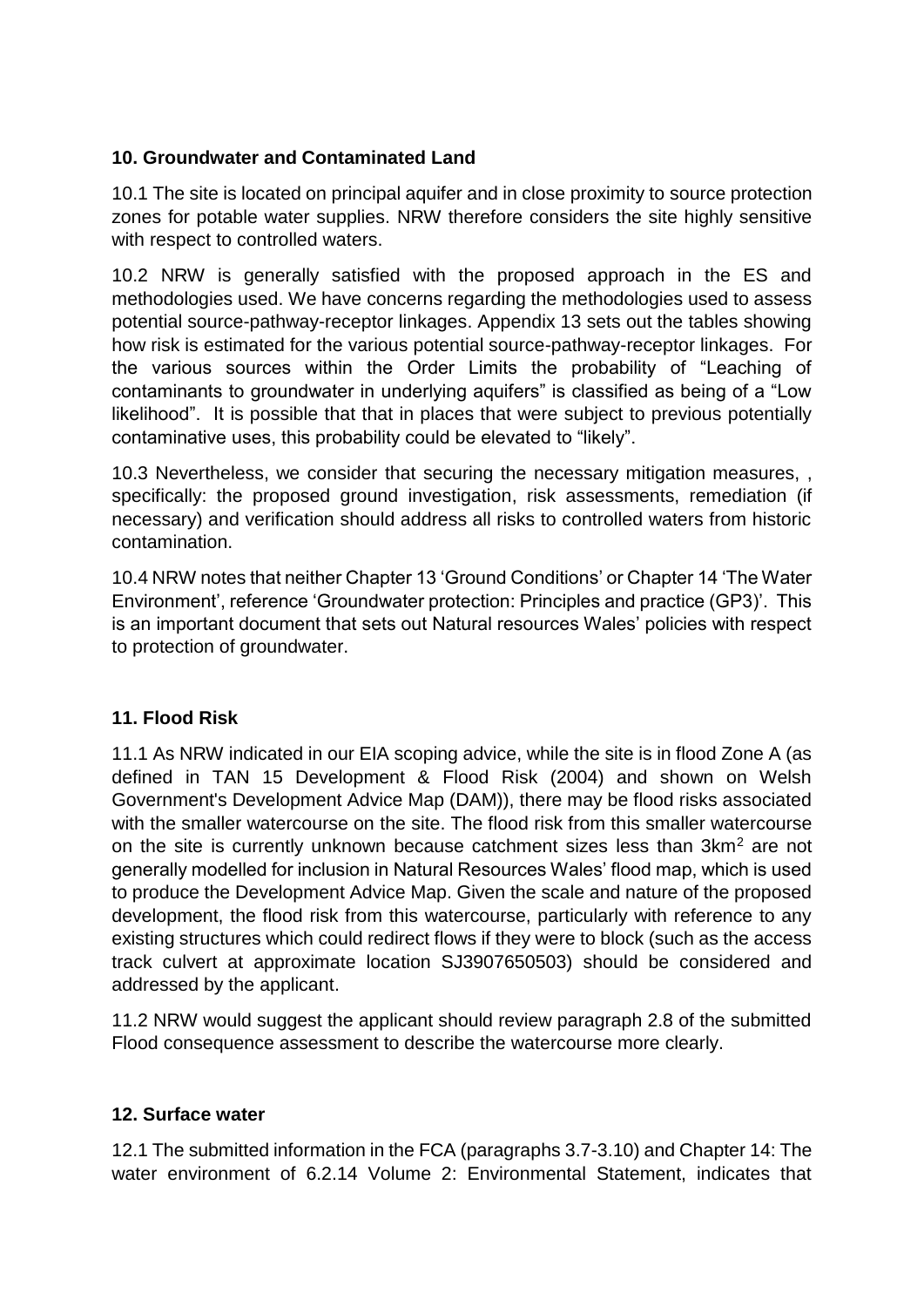proposed surface water from the site is attenuated and discharged at a maximum rate of 12.21l/s up to the 1% AEP plus 20% climate change storm, which seems reasonable. NRW are satisfied that there is no indication that the existing drainage pattern of the site will be modified, and the watercourse in the west and north of the site is an obvious discharge point. NRW recommends that the advice of Wrexham County Borough Council's drainage department is sought with regard to surface water management on the site, and information detailed in Appendix 14.3: Drainage Strategy, 6.4.9 Volume 4: Environmental Statement, as they fulfil the role of Lead Local Flood Authority.

12.2 NRW advise that details of adoption and management of any proposed surface water scheme should be submitted to ensure that the scheme remains effective for the lifetime of the development. This should be addressed during the examination period.

## **13. Water Framework Directive (WFD)**

NRW Has responded directly to the examiners question 1.17.4 stating that the WFD assessments require further detail. In particular, a map showing the water bodies in relation to the proposed development is required, the water body baseline data should be considered in the approach and any potential impacts against the WFD quality elements considered in full. These matters should be addressed within the examination period.

#### **14. Waste**

14.1 NRW is of the opinion that subject to all relevant legislative waste requirements being followed (as set out in document 6.2.13 WEC ES Ch15 – Waste) and a site waste management plan is secured by DCO requirement, 'Chapter 15: of the ES concerning Waste' provides a suitable framework for the management of waste.

#### **15. DCO Requirements**

14.1. We recommend that within 'Schedule 2 Requirements' specific reference to consultation with NRW is included within the following sections:

- Provision of and implementation and maintenance of landscaping and ecological mitigation 3.
- Construction and Environment Management Plan 4.
- Ground investigation 5.
- Foul and surface water drainage 12.
- Artificial lighting 13.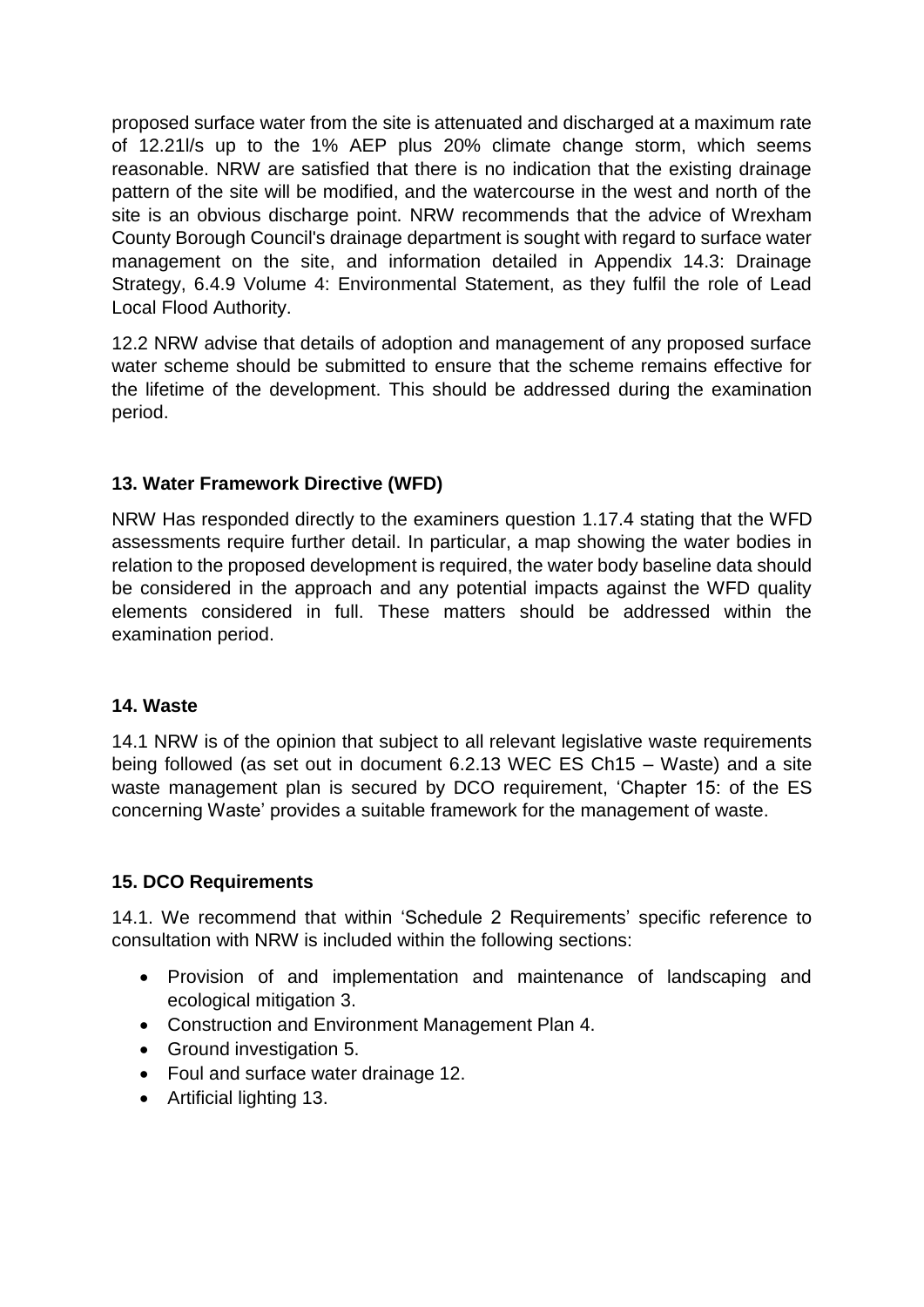# **Annex B**

| <b>Request</b><br>number | <b>Request to</b>                                                                                                                                                                                | <b>Request</b>                                                                                                                                                                                                                                                                                                                                                                                                                                                                                                                                                                                                                                                 | <b>NRW Response</b>                                                                                                                                                                                                                                                                                                                 |
|--------------------------|--------------------------------------------------------------------------------------------------------------------------------------------------------------------------------------------------|----------------------------------------------------------------------------------------------------------------------------------------------------------------------------------------------------------------------------------------------------------------------------------------------------------------------------------------------------------------------------------------------------------------------------------------------------------------------------------------------------------------------------------------------------------------------------------------------------------------------------------------------------------------|-------------------------------------------------------------------------------------------------------------------------------------------------------------------------------------------------------------------------------------------------------------------------------------------------------------------------------------|
| 1.1                      |                                                                                                                                                                                                  | <b>Air Quality and Emissions</b>                                                                                                                                                                                                                                                                                                                                                                                                                                                                                                                                                                                                                               |                                                                                                                                                                                                                                                                                                                                     |
| 1.1.4.                   | The Applicant,<br><b>Natural Resources</b><br>Wales/ Cyfoeth<br>Naturiol Cymru<br>(NRW) and<br><b>Wrexham County</b><br>Borough Council/<br>Cyngor<br><b>Bwrdeistref Sirol</b><br>Wrecsam (WCBC) | Air emissions: design and impact assessment<br>process: stack height<br>In other DCOs, stack design parameters have been<br>secured (see for example the made Hirwaun Power<br>Station DCO) to ensure that a proposal is delivered<br>within its assessed Rochdale Envelope.<br>A. Is it necessary to secure emission limit values (as<br>summarised in ES Table 8.4) [APP-056] in the DCO<br>or is this an Environmental Permit (EP) matter?<br>B. Is it necessary to secure the minimum and<br>maximum stack height?<br>C. If these values should be specified and secured,<br>should this be in Table 2 of Schedule 2 to the DCO<br>or in another location? | A. & B. NRW Agree to the principle of<br>assessing proposals within 'Rochdale<br>Envelope' parameters. These should<br>indicate the 'worst case scenario' which<br>could arise if the project as proposed<br>was given consent.<br>C. NRW would not wish to comment on<br>the location of this information within the<br><b>DCO</b> |
| 1.1.5.                   | The Applicant,<br>NRW and WCBC                                                                                                                                                                   | Air emissions: design and impact assessment<br>process: stack height<br>Paragraph 8.85 of ES Chapter 8 [APP-056] considers a<br>50m stack height. However, it also states that a 46-50m<br>stack was considered appropriate under Her Majesty's<br>Inspectorate of Pollution (HMIP) D1<br>calculations.<br>A. Are there circumstances in which a 46m stack could<br>be constructed?<br>B. With reference to your answer to question 1.1.2<br>above, what is the worst case stack height for EIA<br>purposes?                                                                                                                                                   | No comment                                                                                                                                                                                                                                                                                                                          |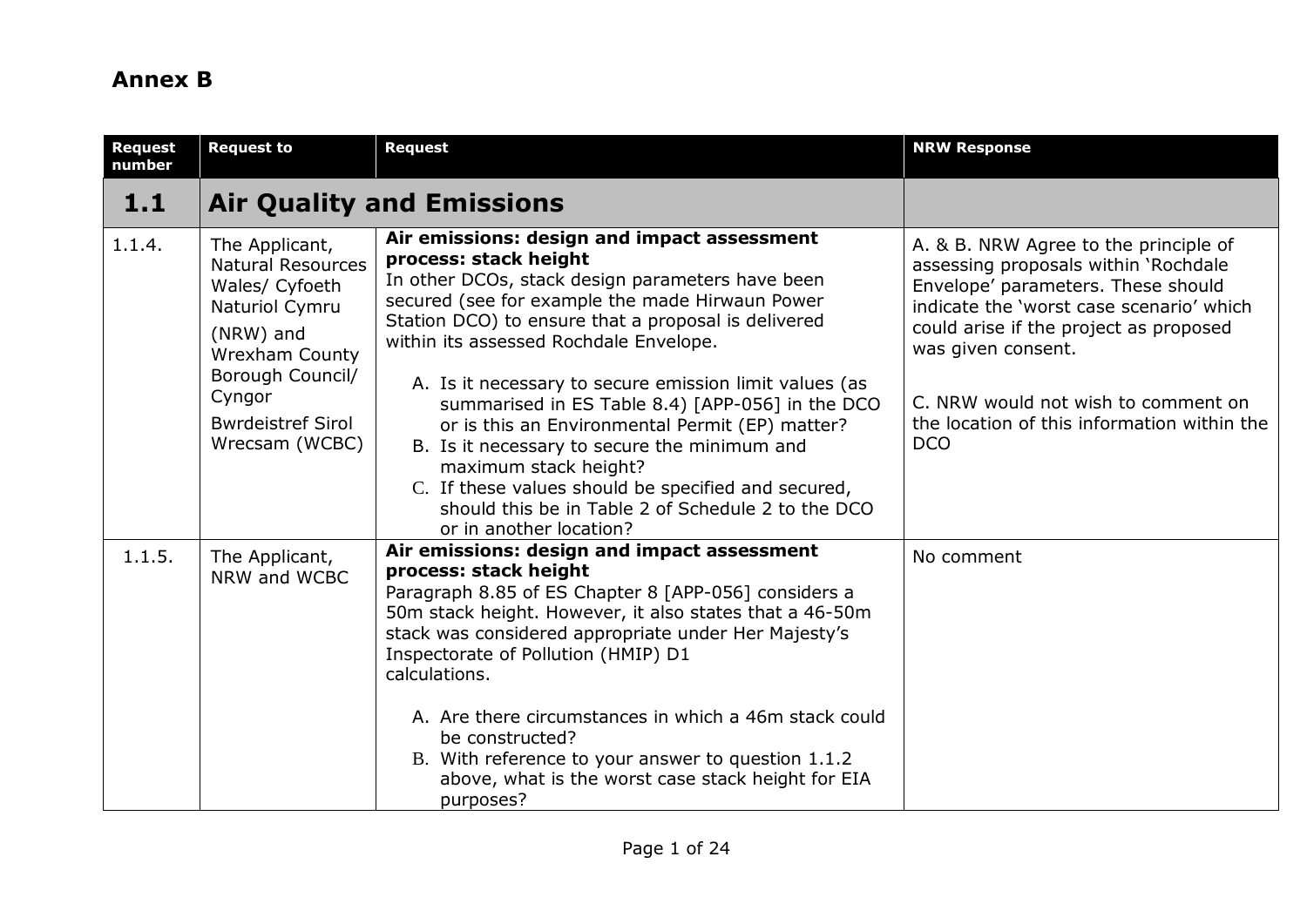| <b>Request</b><br>number | <b>Request to</b>              | <b>Request</b>                                                                                                                                                                                                                                                                                                                                                                                                                                                                                                                                                                                                                                                                                                                                                               | <b>NRW Response</b>                                                                                                                                                       |
|--------------------------|--------------------------------|------------------------------------------------------------------------------------------------------------------------------------------------------------------------------------------------------------------------------------------------------------------------------------------------------------------------------------------------------------------------------------------------------------------------------------------------------------------------------------------------------------------------------------------------------------------------------------------------------------------------------------------------------------------------------------------------------------------------------------------------------------------------------|---------------------------------------------------------------------------------------------------------------------------------------------------------------------------|
| 1.1.8.                   | The Applicant,<br>NRW and WCBC | Air emissions: construction effects<br>Paragraph 8.212 of ES Chapter 8 [APP-056] states that a<br>detailed inventory of the equipment that will be used<br>during the construction of the power station complex is<br>not available. In its absence, the Applicant concludes<br>that "the effect of construction plant emissions on local<br>air quality will not be significant" due to the temporary<br>and intermittent nature of the works and the existing<br>background concentrations being well below Air Quality<br>Strategy (AQS) objectives.                                                                                                                                                                                                                      | C. NRW advises that the applicant should<br>set out the worst case for construction<br>emissions within the DCO application                                               |
|                          |                                | A. Can the Applicant explain how a 'worst case' has<br>been assessed, taking into account the estimated/<br>assumed construction methods with the most<br>significantly adverse air quality impacting<br>construction plant (as referred to in paragraph 9.50<br>of ES Chapter 9 [APP-057])?<br>B. Can the Applicant clarify that any worst case<br>assumption of construction plant mix is based on<br>construction being carried out at the nearest point of<br>the Order Land boundary to the nearest sensitive<br>receptors for air quality purposes (as referred to in<br>the context of construction dust at paragraph 8.53<br>and Table 8.3 of ES Chapter 8 [APP-056])?<br>C. Do NRW or WCBC have any further observations on<br>the matters raised in this question? |                                                                                                                                                                           |
| 1.1.9.                   | The Applicant,<br>NRW and WCBC | Air emissions: regulation of construction effects<br>Paragraph 5.15 of the draft Construction Environmental<br>Management Plan (CEMP) [APP-152] states that "[m]obile<br>plant will be operated and permitted in accordance with<br>the most recent version of DEFRA's Process Guidance<br>Note 3/16 for Mobile Crushing and Screening. It will be<br>regulated under the Environmental Permitting (England<br>and Wales) Regulations 2010 via an environmental permit                                                                                                                                                                                                                                                                                                       | Mobile plant operations would not be<br>covered under an environmental permit<br>issued by NRW. As such, NRW is not in a<br>position to comment further on this<br>matter |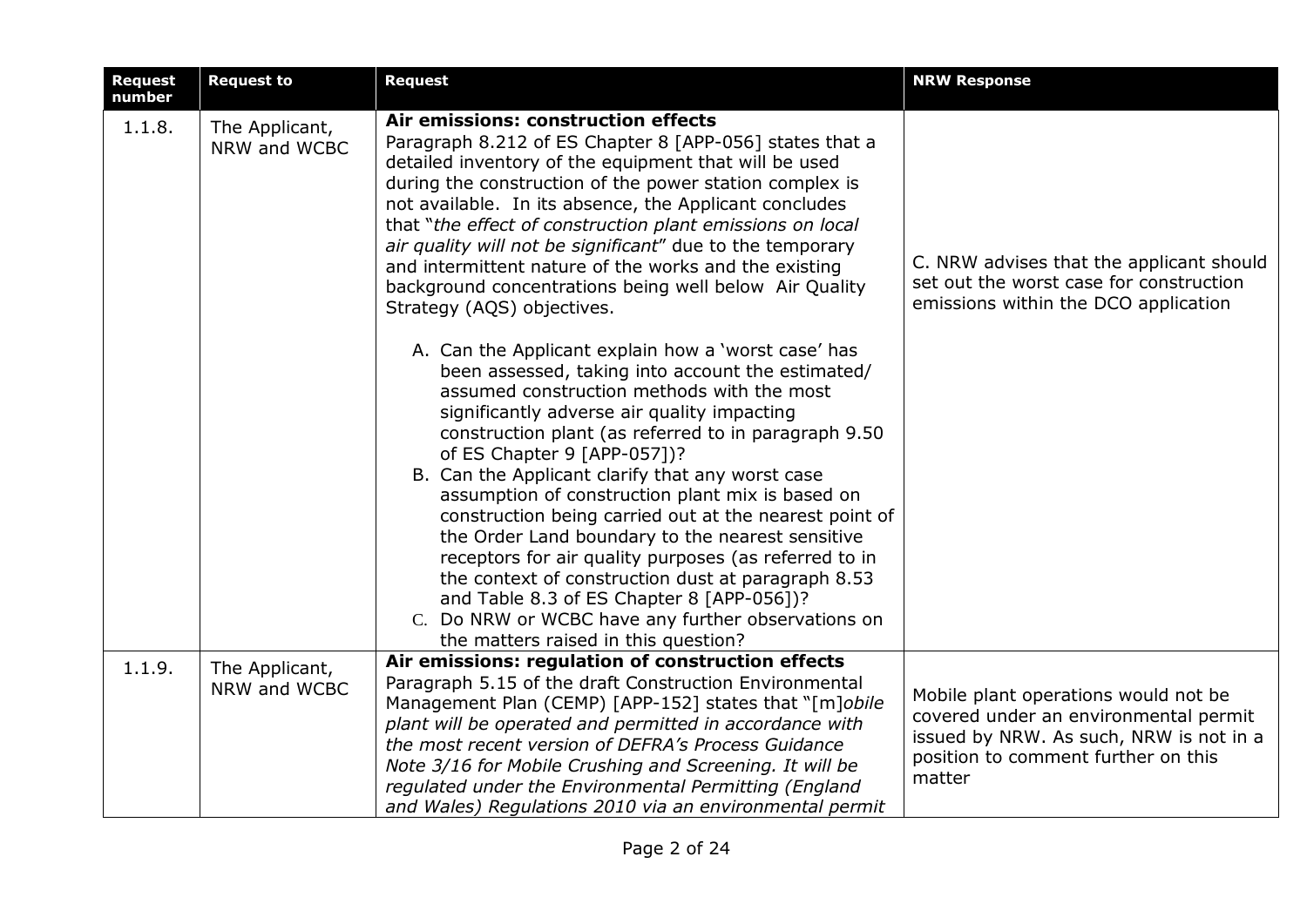| <b>Request</b><br>number | <b>Request to</b> | <b>Request</b>                                                                                                                                                                                                                                                                                                                                                                                                                                                                                                                                                                                                                                                                                                                                                                                                                                                                         | <b>NRW Response</b>                                                                                                                                                                                                                                                                                                                                                                                                                                                                                                        |
|--------------------------|-------------------|----------------------------------------------------------------------------------------------------------------------------------------------------------------------------------------------------------------------------------------------------------------------------------------------------------------------------------------------------------------------------------------------------------------------------------------------------------------------------------------------------------------------------------------------------------------------------------------------------------------------------------------------------------------------------------------------------------------------------------------------------------------------------------------------------------------------------------------------------------------------------------------|----------------------------------------------------------------------------------------------------------------------------------------------------------------------------------------------------------------------------------------------------------------------------------------------------------------------------------------------------------------------------------------------------------------------------------------------------------------------------------------------------------------------------|
|                          |                   | issued by WCBC."                                                                                                                                                                                                                                                                                                                                                                                                                                                                                                                                                                                                                                                                                                                                                                                                                                                                       |                                                                                                                                                                                                                                                                                                                                                                                                                                                                                                                            |
|                          |                   | A. Is this approach agreed between the Applicant, NRW<br>and WCBC?<br>B. Are there any aspects of mobile plant operation that<br>will not be regulated under an EP and require to be<br>addressed in the DCO or by some other means?                                                                                                                                                                                                                                                                                                                                                                                                                                                                                                                                                                                                                                                   |                                                                                                                                                                                                                                                                                                                                                                                                                                                                                                                            |
| 1.1.10.                  | <b>NRW</b>        | Air emissions: regulation of operational effects and<br>the IED<br>The Directive on Industrial Emissions (Integrated<br>Pollution Prevention and Control) -2010/75/EU, the<br>"Industrial Emissions Directive" (IED), came into force on<br>6 January 2011. The purpose of the IED is "to achieve a<br>high level of protection for the environment taken as a<br>whole" from the potentially harmful effects of industrial<br>activities. It does so by requiring relevant emitting<br>installations to have an EP under the Environmental<br>Permitting Regulations 2013 (as amended) (EPR) from<br>the competent authority. An EP will normally require the<br>Applicant to demonstrate the application of best available<br>techniques (BAT) to protect the environment.<br>A. NRW is requested to confirm that they would be<br>the competent authority for IED licensing for the | A. Confirmed<br>B. It should be noted that NRW's remit in<br>respect of the DCO application does not<br>extend to dealing with substantive<br>matters arising in connection with an<br>application for an Environmental Permit<br>which is dealt with under distinct and<br>separate legislation. There must be a<br>clear separation between the respective<br>decision making procedures. To date, an<br>application for an EP has not been<br>received.<br>C. To date an application for an EP has<br>not been received |
|                          |                   | application proposal and this would be by way of<br>an EP?<br>B. If the application proposal were to be constructed<br>and operated as proposed in the ES, is NRW<br>content that all relevant emission limit values and<br>benchmarks for NOx (Nitrogen Dioxide), CO<br>(Carbon Monoxide), SO2 (Sulphur Dioxide) and<br>PM10 (particulate matter equal to or less than 10<br>microns in diameter) emissions derived from the<br>IED / EPR can be met?                                                                                                                                                                                                                                                                                                                                                                                                                                 | D. Please see C. above                                                                                                                                                                                                                                                                                                                                                                                                                                                                                                     |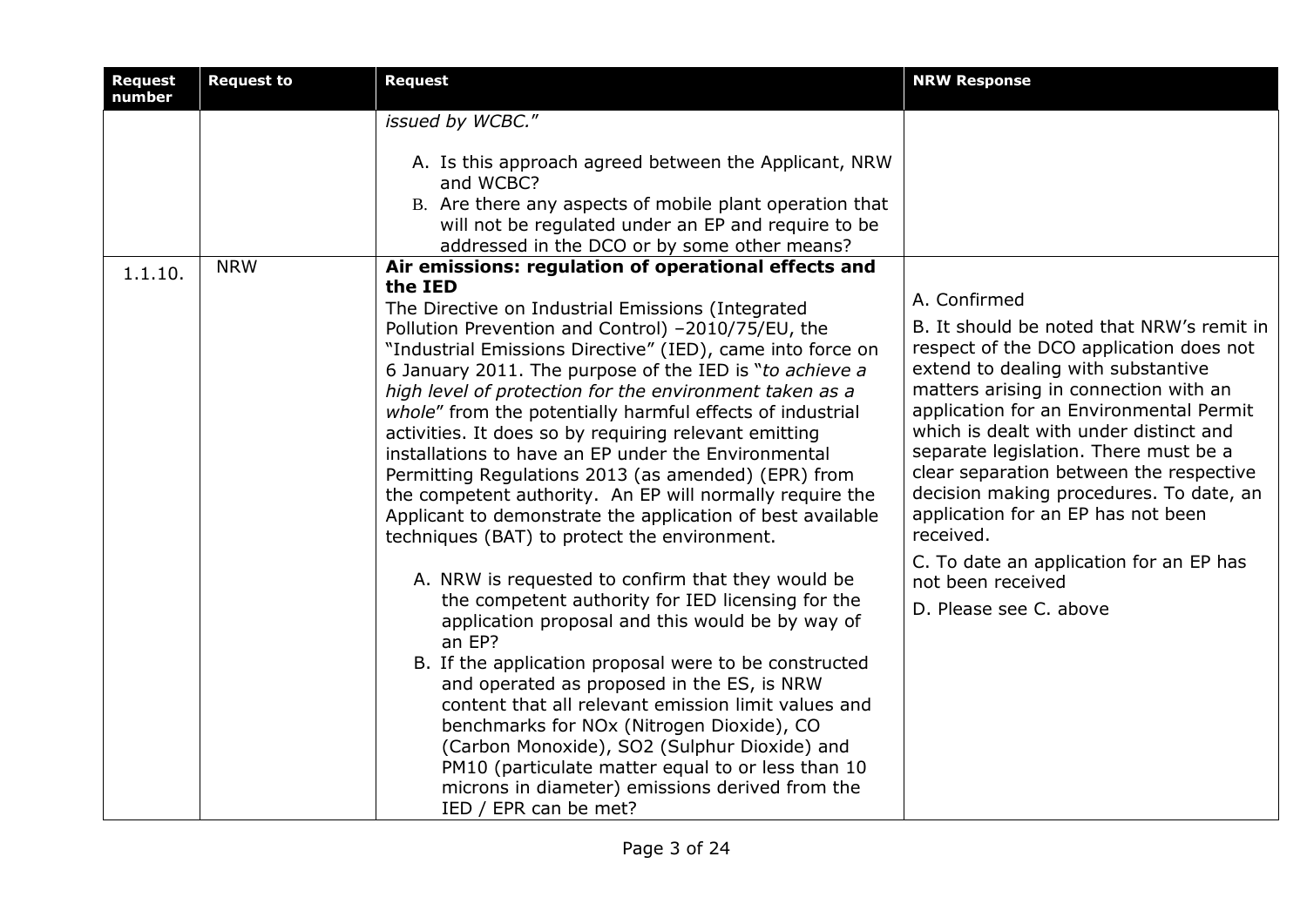| <b>Request</b><br>number | <b>Request to</b>        | <b>Request</b>                                                                                                                                                                                                                                                                                                                                                                                                                                                                                                                                                                                                                                                                                                                                                                                                                                                                                                                                                                                                                                                                                                                                                                                                                                                                | <b>NRW Response</b>                                                                                                        |
|--------------------------|--------------------------|-------------------------------------------------------------------------------------------------------------------------------------------------------------------------------------------------------------------------------------------------------------------------------------------------------------------------------------------------------------------------------------------------------------------------------------------------------------------------------------------------------------------------------------------------------------------------------------------------------------------------------------------------------------------------------------------------------------------------------------------------------------------------------------------------------------------------------------------------------------------------------------------------------------------------------------------------------------------------------------------------------------------------------------------------------------------------------------------------------------------------------------------------------------------------------------------------------------------------------------------------------------------------------|----------------------------------------------------------------------------------------------------------------------------|
|                          |                          | C. Are there any reasons of which NRW are aware<br>why an EP should not be forthcoming for the<br>application proposal as described in the ES?<br>D. Are there any reasons of which NRW are aware<br>why an EP for the application proposal would be<br>granted subject to conditions or operational<br>limitations that are not anticipated in the ES?                                                                                                                                                                                                                                                                                                                                                                                                                                                                                                                                                                                                                                                                                                                                                                                                                                                                                                                       |                                                                                                                            |
| 1.1.11.                  | The Applicant<br>and NRW | Air emissions: regulation of operational effects and<br>the IED<br>Are there circumstances in which start-up and shut-down<br>conditions or extensive low load operation (say below<br>70% load) can lead to airquality being subject to a<br>material decline from the values included in the assessed<br>Rochdale Envelope maximum and hence operation that<br>exceeds the assessed worst case? More particularly:<br>A. Are there any operating techniques and conditions<br>currently understood to meet Best Available<br>Technology (BAT) under which start-up or shut-<br>down conditions can lead to raised volume and/ or<br>raised hazard emissions per unit of time when<br>compared with continuous operation;<br>B. Can low load conditions (below 70% load) lead to<br>raised volume and/or raised hazard emissions per<br>unit of time when compared with continuous<br>operation; and<br>C. Could there be circumstances (for example if<br>operating as a 'peaking plant') in which the<br>temporal pattern of start-ups and shut-downs and/<br>or low or fluctuating load conditions lead to raised<br>volume and/ or raised hazard emissions beyond<br>the extent of those assessed in the ES?<br>D. Will likely operational conditions of the application | NRW is not in a position to comment on<br>these matters as they will be assessed in<br>detail during the EP determination. |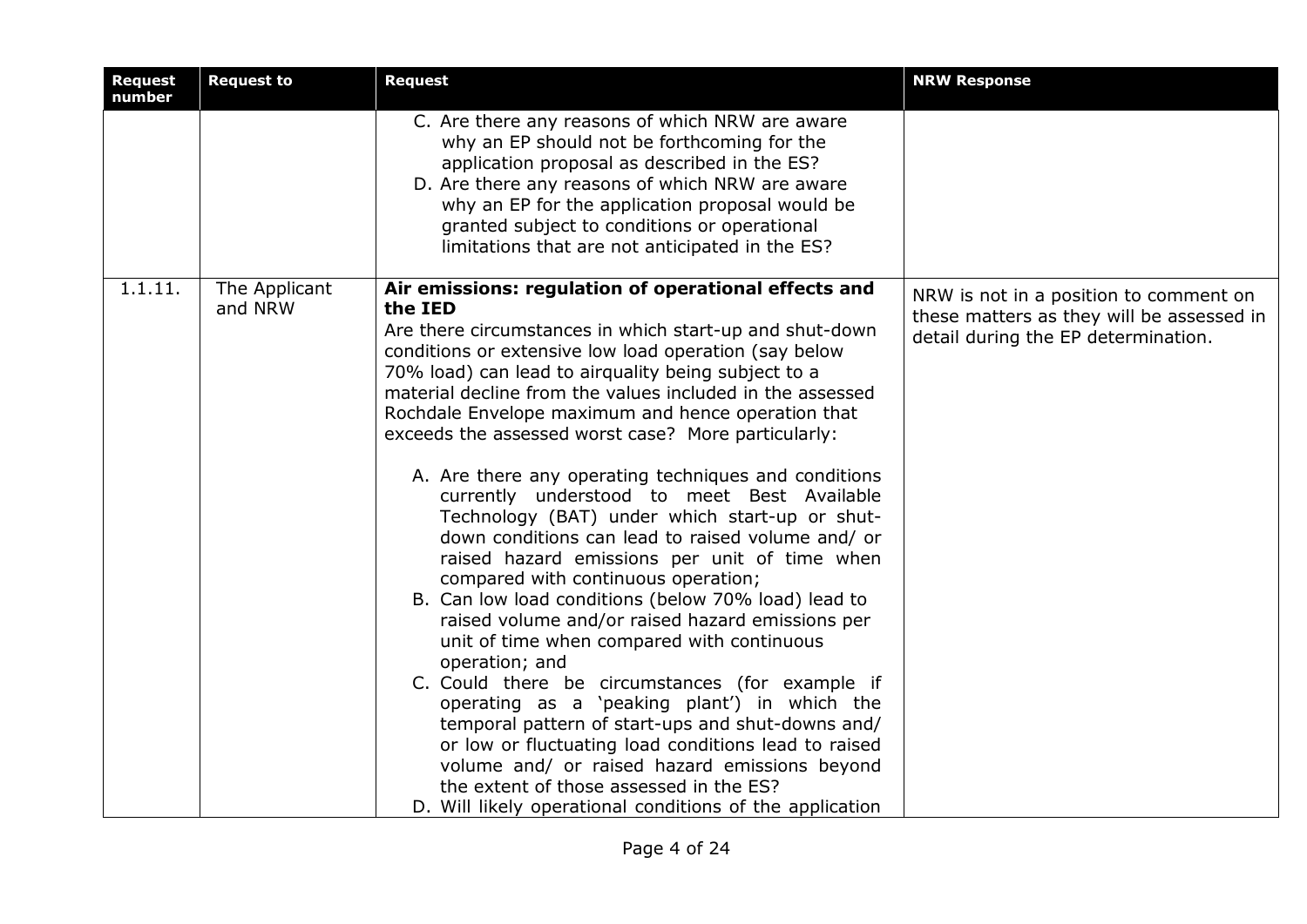| <b>Request</b><br>number | <b>Request to</b>                                            | Request                                                                                                                                                                                                                                                                                                                                                                                                                                                                                                                                                                            | <b>NRW Response</b>                                                                                                |
|--------------------------|--------------------------------------------------------------|------------------------------------------------------------------------------------------------------------------------------------------------------------------------------------------------------------------------------------------------------------------------------------------------------------------------------------------------------------------------------------------------------------------------------------------------------------------------------------------------------------------------------------------------------------------------------------|--------------------------------------------------------------------------------------------------------------------|
|                          |                                                              | proposal in foreseeable market conditions be able<br>to meet (operate at or<br>E. beneath) the emissions anticipated from the<br>Rochdale Envelope and meet relevant IED/EPR<br>emissions limit values and benchmarks and or BAT<br>as expressed in EP conditions?<br>F. Are any additional controls needed in the DCO to<br>ensure that the air emissions Rochdale Envelope<br>as assessed in the ES is not exceeded and relevant<br>IED / EPR emissions limit values and benchmarks<br>are met, or are these matters that will be<br>satisfactorily addressed by the EP process? |                                                                                                                    |
| 1.1.12.                  | The Applicant<br>and NRW                                     | Air emissions: regulation of operational effects<br>ES Chapter 8 [APP-056] makes reference to plant being<br>maintained "in accordance with the manufacturer's<br>specification" (para 8.218) and to the manufacturer's<br>performance guarantee (para 8.230).<br>A. Are these matters relevant to the<br>constructed generating station meeting<br>relevant emissions quality performance<br>standards?<br>B. If so, how will maintenance to specification<br>be secured. Is this a matter for the DCO,<br>the EP, or another mechanism?                                          | NRW consider that these matters could<br>be covered by specific conditions within<br>any EP should one be granted. |
| 1.1.13.                  | The Applicant,<br>NRW and Mr<br>Christopher<br><b>Briggs</b> | Air emissions: regulation of operational effects<br>The relevant representation from Mr Christopher Briggs<br>[RR-005] suggests that:<br>$\bullet$ CO <sub>2</sub> emissions may be higher than assessed in the<br>ES during start- up conditions; and<br>• emissions may include formaldehyde,<br>although a particular emission level is not<br>suggested.<br>Mr Briggs is requested to support his concerns about $CO2$                                                                                                                                                         | NRW response not required for Deadline<br>$\mathbf{1}$                                                             |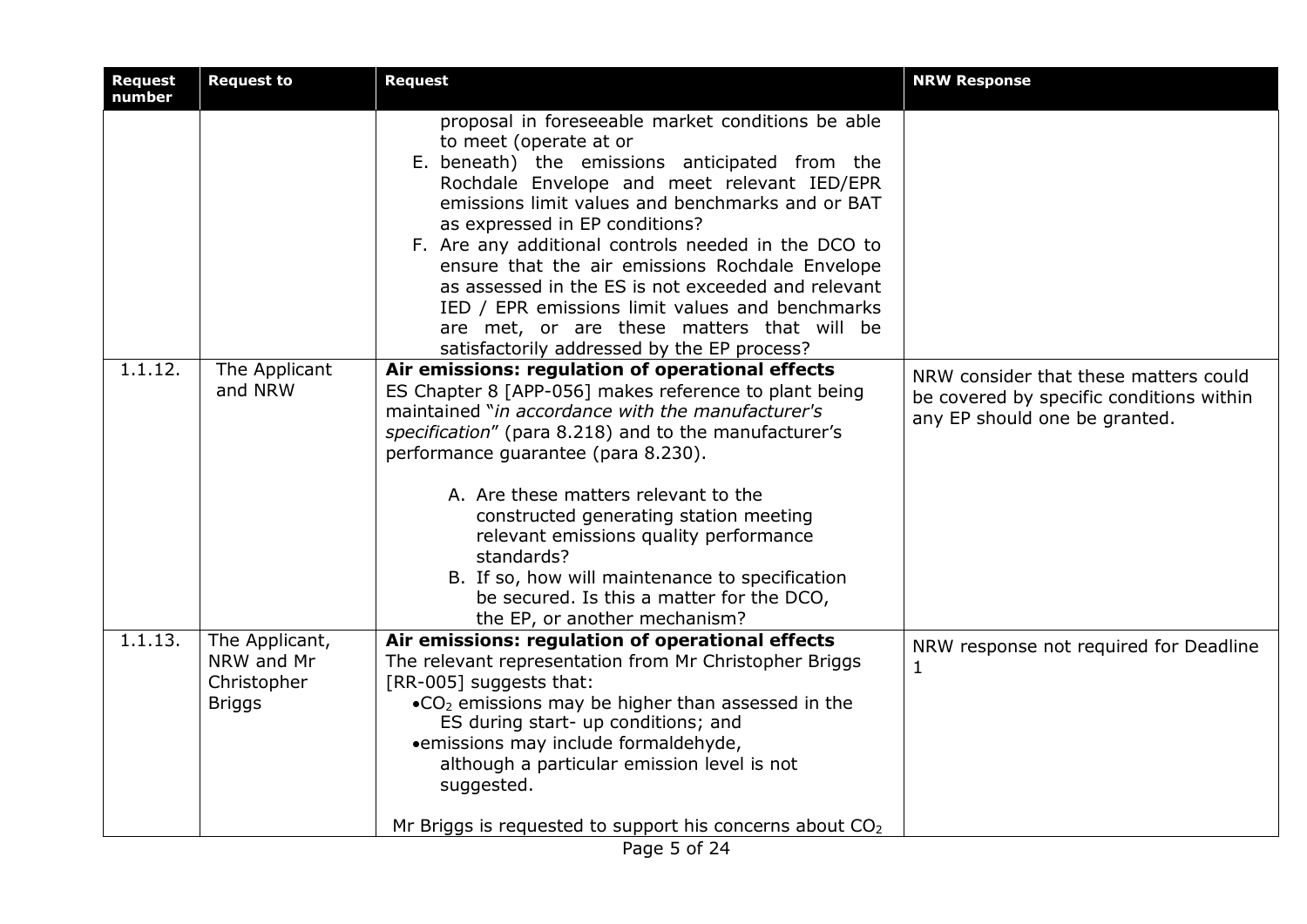| <b>Request</b><br>number | <b>Request to</b>                                                                                                                    | <b>Request</b>                                                                                                                                                                                                                                                                                                                                                                                                                                                                                                                                                     | <b>NRW Response</b>                                                                                                                                                                                                                                                |
|--------------------------|--------------------------------------------------------------------------------------------------------------------------------------|--------------------------------------------------------------------------------------------------------------------------------------------------------------------------------------------------------------------------------------------------------------------------------------------------------------------------------------------------------------------------------------------------------------------------------------------------------------------------------------------------------------------------------------------------------------------|--------------------------------------------------------------------------------------------------------------------------------------------------------------------------------------------------------------------------------------------------------------------|
| 1.1.14.                  | The Applicant                                                                                                                        | and formaldehyde emissions in his written representation,<br>or in direct response to this question at Deadline 1.<br>The Applicant and NRW are requested to respond to Mr<br>Briggs concerns at Deadline 2 and to provide views on<br>whether the concerns raised by Mr Briggs require any<br>further controls, taking into account responses to<br>question 1.1.10 and 1.1.11 above. If further controls<br>are warranted, should these be in the DCO, in the EP or<br>be delivered by some other mechanism?<br>Air emissions: operational effects: stack design | NRW response not required for Deadline                                                                                                                                                                                                                             |
|                          | and NRW                                                                                                                              | Stack design is a key means to ensure that air emissions<br>meet relevant standards.<br>A. Are there any matters arising from responses to<br>questions 1.1.10, 1.1.11 or 1.1.13 above that<br>suggest a need to reconsider the stack design<br>parameters assessed in the ES?<br>(The respondents to this question are requested to<br>monitor responses from others at Deadline 1 and to<br>reconsider this question in respect of matters raised in<br>responses at Deadline 2).                                                                                | 1                                                                                                                                                                                                                                                                  |
| $1.2$                    |                                                                                                                                      | <b>Biodiversity, Ecology and Natural Environment (including Habitats</b><br><b>Regulations Assessment (HRA))</b>                                                                                                                                                                                                                                                                                                                                                                                                                                                   |                                                                                                                                                                                                                                                                    |
| 1.2.1.                   | NRW, Natural<br>England (NE),<br>WCBC and any<br>other interested<br>party (IP) with<br>an interest in<br>the natural<br>environment | Natural environment: survey methodology and<br>baseline data for the primary development<br>NRW, NE, WCBC and other relevant IPs are asked to<br>review the natural environment survey methods and<br>outcomes relevant to the primary development (the<br>generating station proposal) reported on in ES Chapter<br>11 [APP-059], from which the following methodological<br>issues that the ExA has observed emerge:                                                                                                                                             | Great Crested Newt (GCN) - NRW<br>consider that sufficient information has<br>been collected to demonstrate no<br>detriment to the maintenance of the FCS<br>of each local population.<br>Bats - NRW consider that in this case,<br>the assessments undertaken are |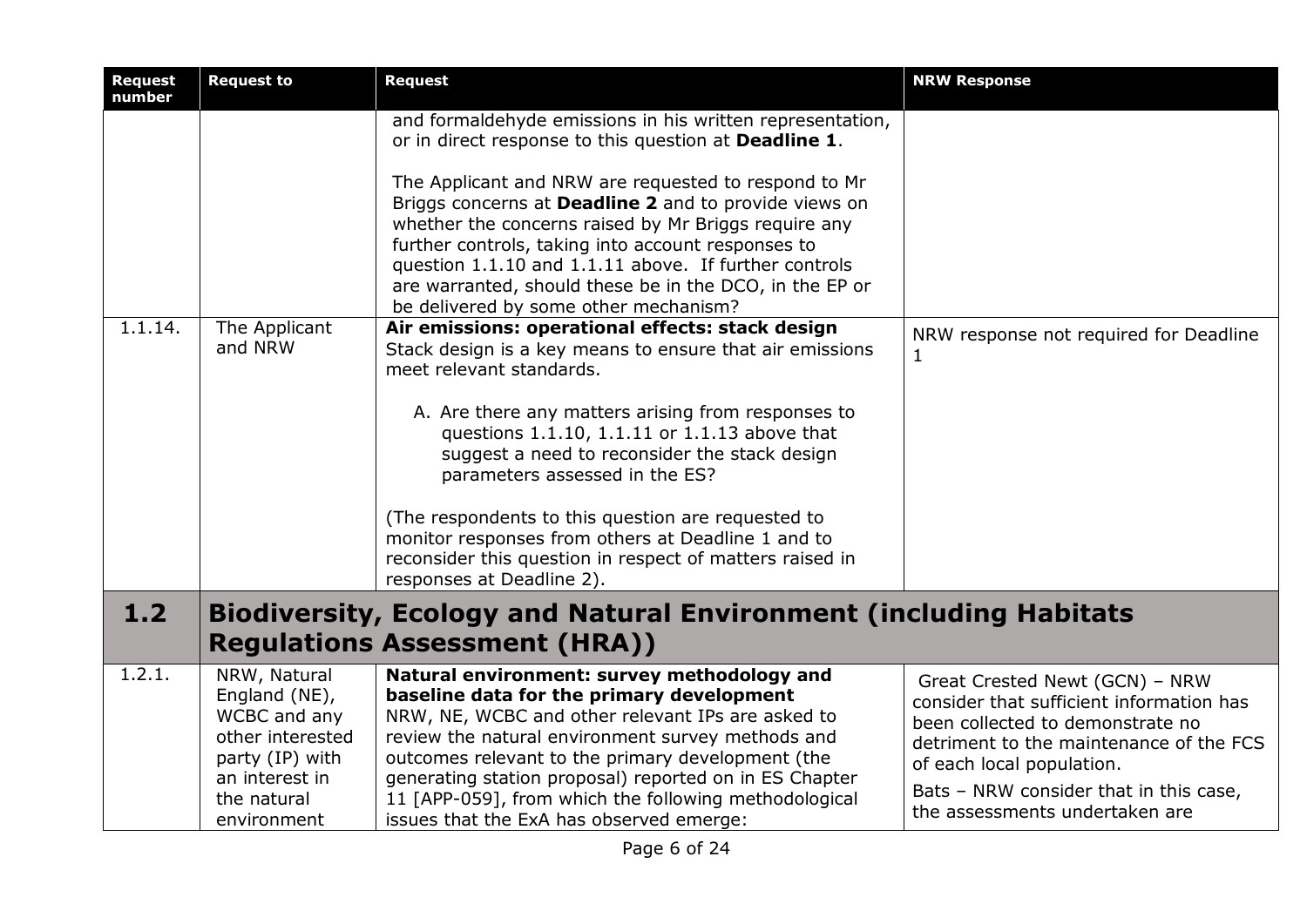| <b>Request</b><br>number | <b>Request to</b> | <b>Request</b>                                                                                                                                                                                                                                                                                                                                                                                                                                                                                                                                                                                                                                                                                                              | <b>NRW Response</b>                                                                                                                                                                                                                                                                                                                                                                                                                                               |
|--------------------------|-------------------|-----------------------------------------------------------------------------------------------------------------------------------------------------------------------------------------------------------------------------------------------------------------------------------------------------------------------------------------------------------------------------------------------------------------------------------------------------------------------------------------------------------------------------------------------------------------------------------------------------------------------------------------------------------------------------------------------------------------------------|-------------------------------------------------------------------------------------------------------------------------------------------------------------------------------------------------------------------------------------------------------------------------------------------------------------------------------------------------------------------------------------------------------------------------------------------------------------------|
|                          |                   | Baseline surveys are understood to have been<br>undertaken between 2008 and 2014, making<br>some of the data older than would normally be<br>acceptable.<br>• The timing in the year (February to May) of<br>Phase 1 surveys was early for some<br>grassland species.<br>• There was no reptile survey, although the ES has<br>sought to address<br>this through precautionary assumptions that a<br>$\bullet$<br>small population of common reptile species are<br>present.<br>• Not all water bodies outside the application site<br>but within 500m of its boundary appear to have<br>been surveyed for Great Crested Newt (GCN).<br>Bat surveys have not fully complied with Bat<br>Conservation Trust survey guidance. | satisfactory for the purposes of<br>demonstrating no detriment to the<br>maintenance of the FCS of each local<br>population.<br>A. No, not in this case. NRW considers<br>that there is satisfactory information for<br>assessment of impact on ecological<br>interests and for the purposes of<br>demonstrating no detriment to the<br>maintenance of the favourable<br>conservation status of European<br>protected species.<br>B. Yes, to an acceptable level. |
|                          |                   | With regard to these matters:                                                                                                                                                                                                                                                                                                                                                                                                                                                                                                                                                                                                                                                                                               | C. None                                                                                                                                                                                                                                                                                                                                                                                                                                                           |
|                          |                   | A. Does the age of baseline data affect the<br>reliability of the conclusions drawn in<br>any significant degree?<br>B. Do the selected study areas respond to the zone of<br>influence of the application proposal in respect to<br>relevant receptors?<br>C. What additional action by the Applicant (if any) is<br>recommended to ensure a reliable basis for a<br>decision on this application?<br>D. Would you recommend the need for any additional<br>survey work to be carried out over and above that<br>which the Applicant has already done or proposes<br>to do, and in respect of which habitats and/or<br>species?                                                                                            | D. As in C. above, we consider that no<br>further surveys are required to inform<br>a decision. However to assist in long<br>term monitoring informing long term<br>FCS and assessing Key Performance<br>Indicators, NRW would recommend<br>that GCN modelling works together<br>with cross referencing the draft<br>Wrexham GCN conservation should be<br>provided by the developer to discharge<br>Requirements 3 of the draft DCO<br>E. NRW would request pre- |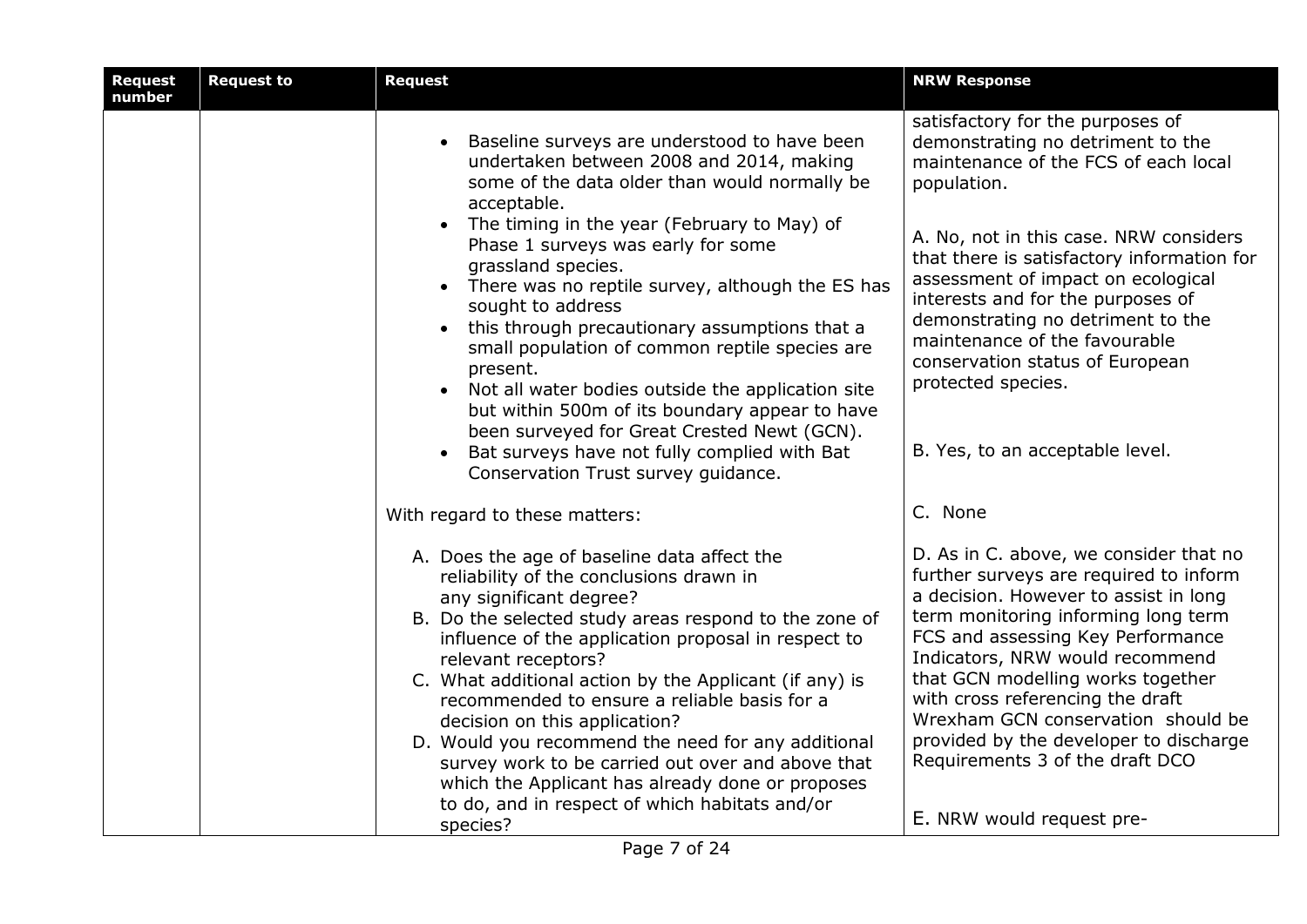| <b>Request</b><br>number | <b>Request to</b>                                                                      | <b>Request</b>                                                                                                                                                                                                                                                                                                                                                                                                                                                                                                                                                                                                                                                                                                                                                                                                                                                                                                        | <b>NRW Response</b>                                                                                                                                                               |
|--------------------------|----------------------------------------------------------------------------------------|-----------------------------------------------------------------------------------------------------------------------------------------------------------------------------------------------------------------------------------------------------------------------------------------------------------------------------------------------------------------------------------------------------------------------------------------------------------------------------------------------------------------------------------------------------------------------------------------------------------------------------------------------------------------------------------------------------------------------------------------------------------------------------------------------------------------------------------------------------------------------------------------------------------------------|-----------------------------------------------------------------------------------------------------------------------------------------------------------------------------------|
|                          |                                                                                        | E. Is there a need for any additional pre-construction<br>survey work to be secured in the DCO?                                                                                                                                                                                                                                                                                                                                                                                                                                                                                                                                                                                                                                                                                                                                                                                                                       | commencement surveys to inform<br>detailed implementation plans                                                                                                                   |
| 1.2.2.                   | NRW, NE, WCBC<br>and any other IP<br>with an interest<br>in the natural<br>environment | Natural environment: survey methodology and<br>baseline data for consequential development (the<br>gas connection route)<br>NRW, NE and other relevant IPs are asked to review<br>the natural environment survey methods and outcomes<br>relevant to the<br>consequential development (the gas connection route)<br>in ES Chapter 11 [APP-059], from which the following<br>methodological issues that the ExA has observed<br>emerge:<br>The absence of detailed bat surveys (embedded<br>mitigation through the avoidance of roost sites is<br>assumed).<br>Lack of access to the south bank of the River<br>Clwyedog for water vole and otter surveys (the<br>river is said to be narrow and the ES<br>views a survey from the north bank to be<br>adequate).<br>The absence of a physical survey for GCN.<br>$\bullet$<br>With regard to these matters:<br>A. What additional action by the Applicant (if any) is | A. No additional action is required.<br>B. No additional survey work is required.<br>C. NRW would request pre-<br>commencement surveys to inform<br>detailed implementation plans |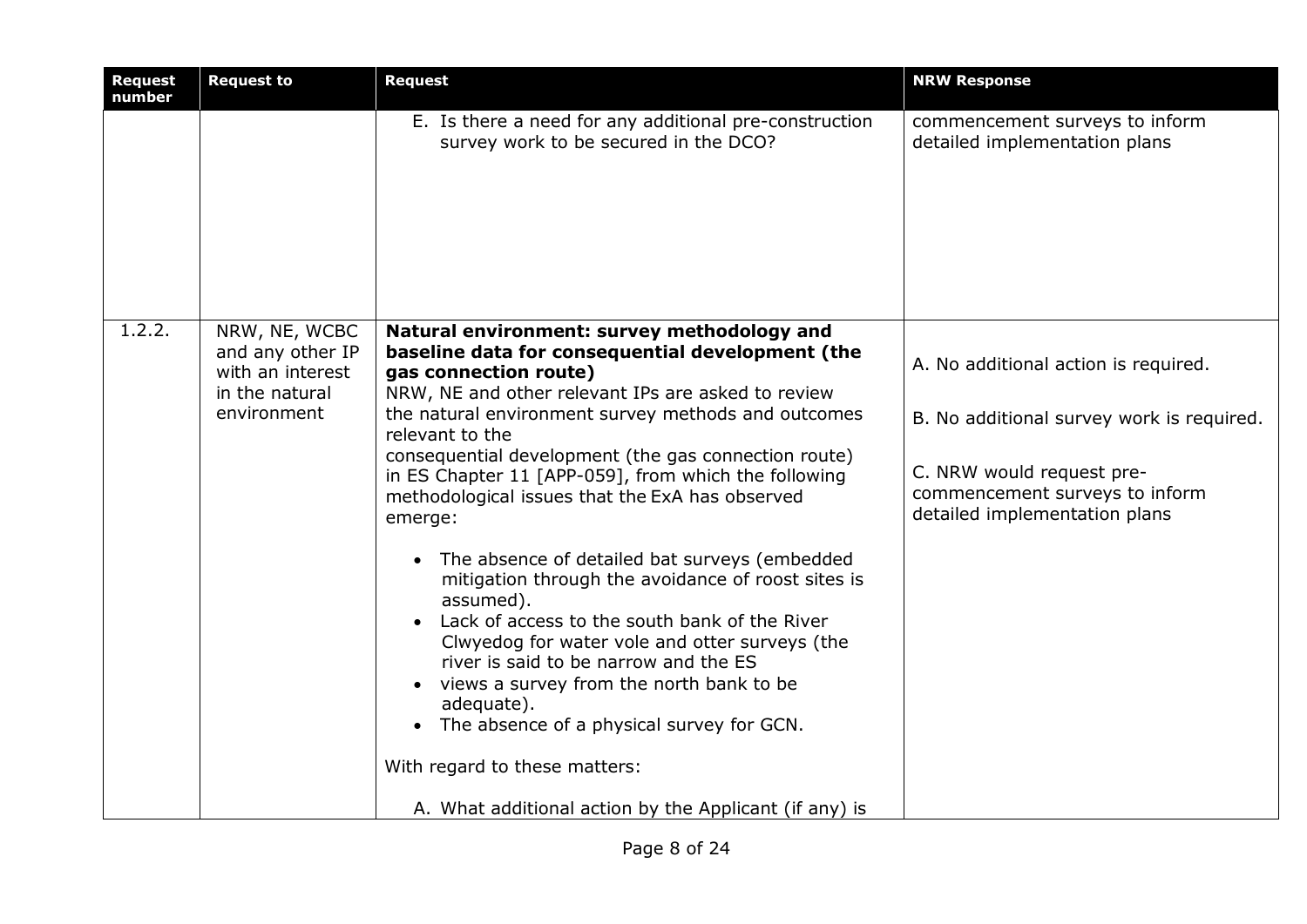| <b>Request</b><br>number | <b>Request to</b>                                                                                           | <b>Request</b>                                                                                                                                                                                                                                                                                                                                                                                                                                                                                                                                                                                                                                                                                                              | <b>NRW Response</b>                                                                                                                                                                                                      |
|--------------------------|-------------------------------------------------------------------------------------------------------------|-----------------------------------------------------------------------------------------------------------------------------------------------------------------------------------------------------------------------------------------------------------------------------------------------------------------------------------------------------------------------------------------------------------------------------------------------------------------------------------------------------------------------------------------------------------------------------------------------------------------------------------------------------------------------------------------------------------------------------|--------------------------------------------------------------------------------------------------------------------------------------------------------------------------------------------------------------------------|
|                          |                                                                                                             | recommended to ensure a reliable basis for a<br>decision on this application?<br>B. Would you recommend the need for any<br>additional survey work to be carried out over and<br>above that which the Applicant has already done<br>or proposes to do and for which habitats and/or<br>species?<br>C. Is there a need for any additional pre-<br>construction survey work to be secured in the<br>DCO?                                                                                                                                                                                                                                                                                                                      |                                                                                                                                                                                                                          |
| 1.2.3.                   | The Applicant,<br>NRW, NE,<br>WCBC and any<br>other IP with<br>an interest<br>in the natural<br>environment | Natural environment: roosting bats and noise<br>ES Paragraph 11.221 [APP-059] states that construction<br>noise is likely to result in disturbance to roosting bats<br>and that the noise assessment is showing that<br>construction noise levels at Target Note 26 (TN26)(see<br>Figure 11.5) are likely to be above ambient noise levels.<br>A. The noise assessment in EA Chapter 9 [APP-<br>057] makes no reference to TN26 and does<br>not appear to consider ecological receptors.<br>Can the Applicant explain what evidence<br>supports the statement in ES paragraph<br>11.221 at Deadline 1?<br>B. Can the other respondents to this question<br>review and comment on the Applicant's<br>response at Deadline 2? | NRW response not required for Deadline<br>$\mathbf{1}$                                                                                                                                                                   |
| 1.2.4.                   | NRW, NE, WCBC<br>and any other IP<br>with an interest<br>in the natural<br>environment                      | Natural environment: provision of and security for<br>mitigation<br>The ES identifies a range of mitigation measures for<br>adverse natural environment effects which it<br>characterizes as 'inherent' (i.e. embedded or provided for<br>directly within the design of the application proposal) or<br>'additional' (requiring to be specifically provided for and<br>delivered on a separate basis). On the basis of applying<br>both inherent and additional mitigation, the ES concludes                                                                                                                                                                                                                                | A. Yes. NRW considers the framework for<br>short and long term mitigation is<br>satisfactory, though further detail is to<br>be provided by the applicant under<br>requirement 3 in the DCO (as indicated<br>in 1.2.1.). |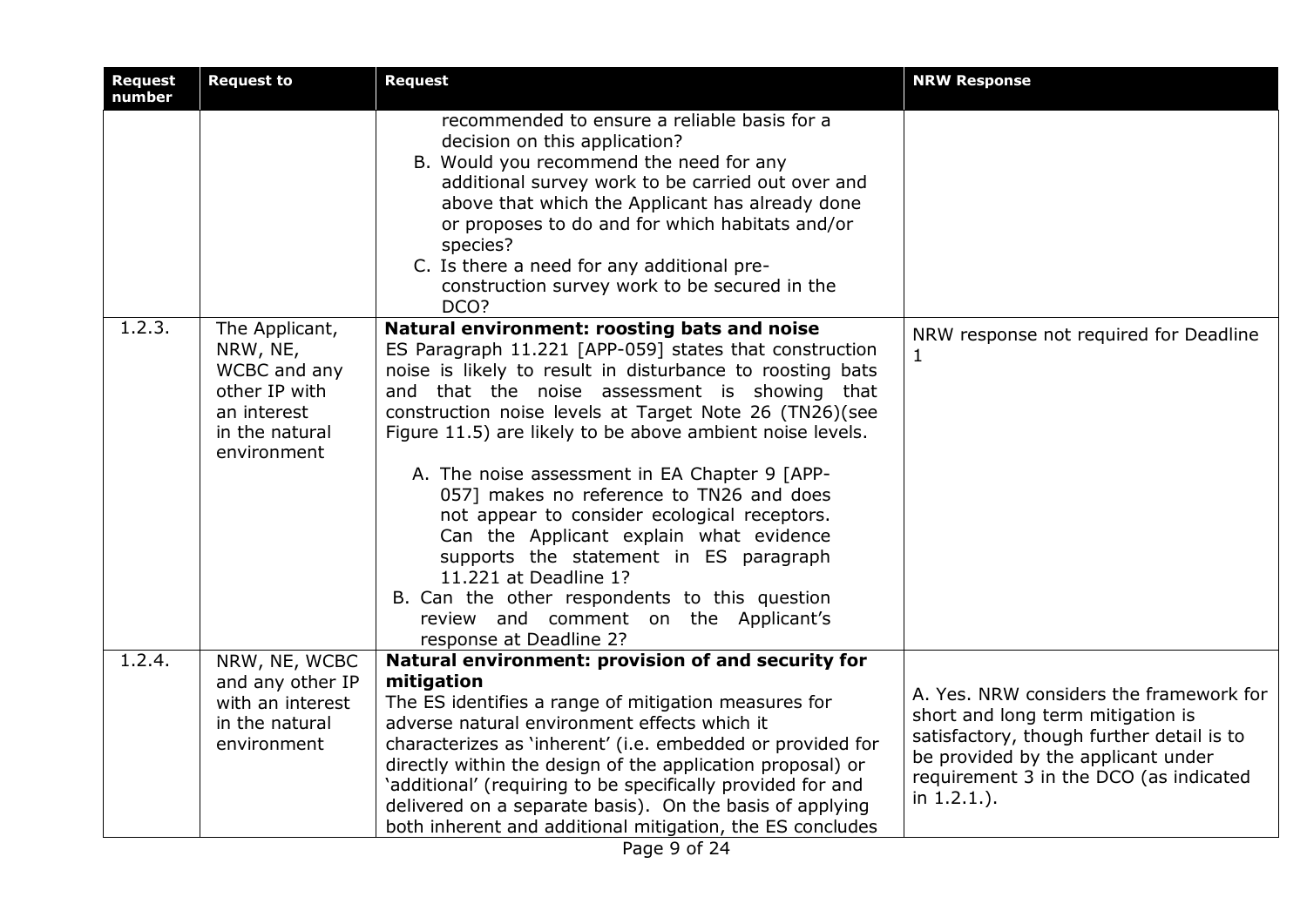| <b>Request</b><br>number | <b>Request to</b> | <b>Request</b>                                                                                                                                                                                                                                                                                                                                                                                                                                                                                                                                                                                                               | <b>NRW Response</b>                                                                                                                                                                                                                                                                                                                                                                                                                                                                                                                                                                                                                                                                                          |
|--------------------------|-------------------|------------------------------------------------------------------------------------------------------------------------------------------------------------------------------------------------------------------------------------------------------------------------------------------------------------------------------------------------------------------------------------------------------------------------------------------------------------------------------------------------------------------------------------------------------------------------------------------------------------------------------|--------------------------------------------------------------------------------------------------------------------------------------------------------------------------------------------------------------------------------------------------------------------------------------------------------------------------------------------------------------------------------------------------------------------------------------------------------------------------------------------------------------------------------------------------------------------------------------------------------------------------------------------------------------------------------------------------------------|
|                          |                   | that there would be no significant residual effects on the<br>natural environment during any phase of the<br>development.                                                                                                                                                                                                                                                                                                                                                                                                                                                                                                    | B. Not applicable.<br>C. Not applicable.                                                                                                                                                                                                                                                                                                                                                                                                                                                                                                                                                                                                                                                                     |
|                          |                   | A. Is this conclusion on mitigation sound?<br>B. If it is not, in what respect and with respect to<br>what evidence is it not sound?<br>C. What (if any) further mitigation is required and for<br>what purpose?<br>D. Should any further mitigation be by way of change<br>to the design of the application proposal (inherent<br>mitigation) or by new additional mitigation<br>measures?<br>E. Has the currently proposed mitigation been<br>sufficiently secured in the DCO?<br>F. If not, what additional steps are needed to secure it?<br>G. If any additional mitigation is proposed,<br>how should that be secured? | D. No additional measures are required<br>at this stage.<br>E. Yes. We consider that the<br>mitigation to be secured by the DCO<br>will be sufficient. NRW advise that<br>should consent be granted, the<br>documentation to be provided by the<br>developer should include information<br>relating to the long term<br>implementation of compensation<br>measures including wardening,<br>management and surveillance.<br>Furthermore, detail will be required in<br>respect of ensuring the security of<br>compensation areas from any<br>possible future land use change. This<br>is to ensure the FCS of the<br>populations is maintained in the long<br>term.<br>F. Not applicable<br>H. Not applicable |
|                          |                   |                                                                                                                                                                                                                                                                                                                                                                                                                                                                                                                                                                                                                              |                                                                                                                                                                                                                                                                                                                                                                                                                                                                                                                                                                                                                                                                                                              |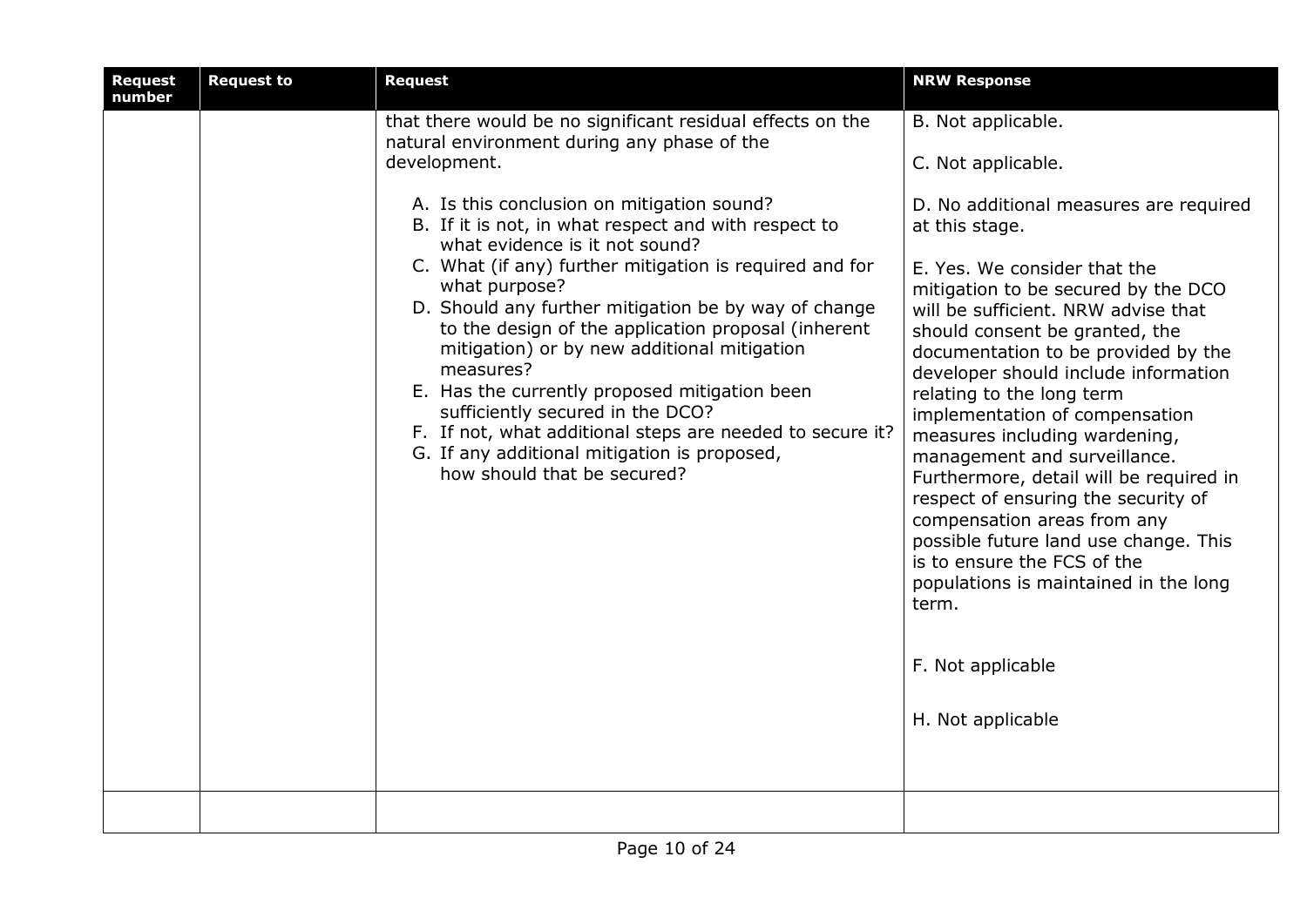| <b>Request</b><br>number | <b>Request to</b> | <b>Request</b>                                                                                                                                                                                                                                                                                                                                                                                                                                                                                                                                                                                                                                                                                                                                                                                                                                                                                                                                                                     | <b>NRW Response</b>                                                                                                                                                                                                                                                                                                                                                                                                                                                                                                                                                        |
|--------------------------|-------------------|------------------------------------------------------------------------------------------------------------------------------------------------------------------------------------------------------------------------------------------------------------------------------------------------------------------------------------------------------------------------------------------------------------------------------------------------------------------------------------------------------------------------------------------------------------------------------------------------------------------------------------------------------------------------------------------------------------------------------------------------------------------------------------------------------------------------------------------------------------------------------------------------------------------------------------------------------------------------------------|----------------------------------------------------------------------------------------------------------------------------------------------------------------------------------------------------------------------------------------------------------------------------------------------------------------------------------------------------------------------------------------------------------------------------------------------------------------------------------------------------------------------------------------------------------------------------|
| $\overline{1.2.5}$ .     | <b>NRW</b>        | <b>Natural environment: Cumulative Impact</b><br><b>Assessment (CIA)</b><br>The ES states that the worst case impact scenario would<br>be the parallel construction of the application proposal<br>with other developments (Chapter 11, paragraph 11.424).<br>The CIA is qualitative. Potential pollution impacts on<br>designated sites (Sites of Special Scientific Interest<br>(SSSIs)) via surface water connectivity are identified, but<br>then the ES states that only the electrical connection<br>would be likely to have any direct effects. It assumes<br>that as consent would be required under section 28 of the<br>Wildlife and Countryside Act for work affecting SSSIs,<br>HRA screening and appropriate mitigation would be<br>required to avoid adverse impacts should any be<br>identified. The cumulative effects arising from the<br>electrical connection in parallel with other development in<br>the Applicant's view would therefore not be significant. | NRW note that the updated Grid<br>Connection Statement (Revision 1) will<br>result in a substantially different<br>connection with long trenching routes<br>required. However, to our knowledge,<br>the specific route to be taken and exact<br>methodology has not be confirmed.<br>As such, NRW would request that the<br>developer update / amend document<br>1.2.11 WEC ES Ch11 Ecology and any<br>other chapters of the ES which reference<br>specific details of the older connection<br>option, or confirm the statements made<br>within the chapters remain valid. |
|                          |                   | A. Does NRW agree with this assessment?<br>B. How would the mitigation of any cumulative<br>impacts to SSSIs arising from the electrical<br>connection be controlled and would this control<br>be satisfactory?                                                                                                                                                                                                                                                                                                                                                                                                                                                                                                                                                                                                                                                                                                                                                                    | Notwithstanding the above, NRW<br>consider that cumulative impacts should<br>be avoidable providing sensitive siting of<br>the connection and commitment to<br>implementation of precautionary working<br>methods in the vicinity of sensitive<br>features.                                                                                                                                                                                                                                                                                                                |
|                          |                   |                                                                                                                                                                                                                                                                                                                                                                                                                                                                                                                                                                                                                                                                                                                                                                                                                                                                                                                                                                                    | We consider that, at this stage, it is<br>appropriate for the developer to assess<br>the cumulative effects of the project as a<br>whole (including intra effects) and for<br>the ES to identify and address<br>cumulative impacts associated with<br>relevant parallel development that would<br>fall within the scope of a cumulative                                                                                                                                                                                                                                    |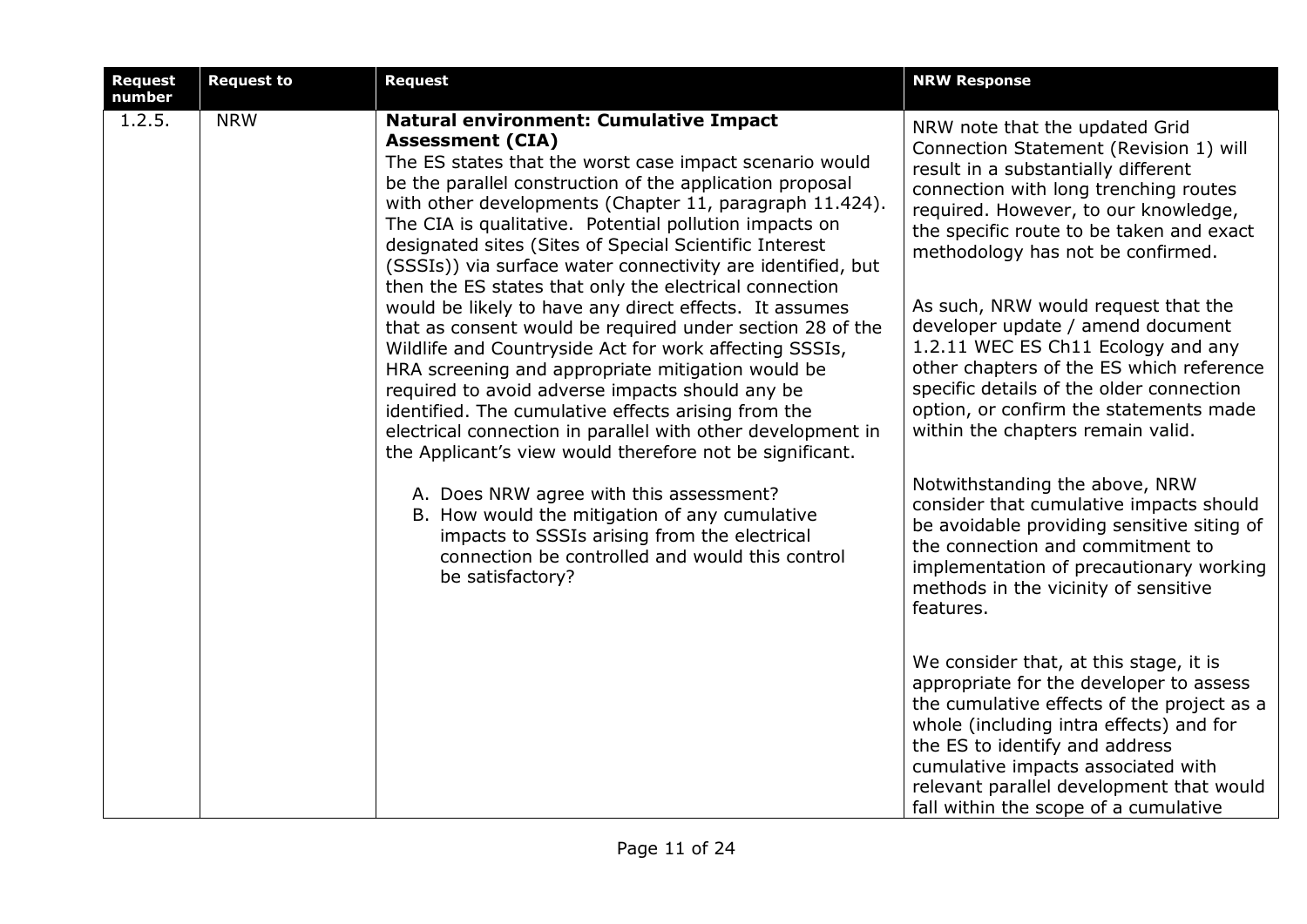| <b>Request</b><br>number | <b>Request to</b> | <b>Request</b>                                                                                                                                                                                                                                                                                                                                                                                                                                                                                                                                                                                                                                                                                                                                        | <b>NRW Response</b>                                                                                                                                                                                                                                                                                                                                                                                                                          |
|--------------------------|-------------------|-------------------------------------------------------------------------------------------------------------------------------------------------------------------------------------------------------------------------------------------------------------------------------------------------------------------------------------------------------------------------------------------------------------------------------------------------------------------------------------------------------------------------------------------------------------------------------------------------------------------------------------------------------------------------------------------------------------------------------------------------------|----------------------------------------------------------------------------------------------------------------------------------------------------------------------------------------------------------------------------------------------------------------------------------------------------------------------------------------------------------------------------------------------------------------------------------------------|
|                          |                   |                                                                                                                                                                                                                                                                                                                                                                                                                                                                                                                                                                                                                                                                                                                                                       | impact assessment. However, any<br>mitigation required for the electrical<br>connection should be secured as part of<br>that scheme where the securing of the<br>mitigation is outwith the control and<br>scope of the determination of the DCO.                                                                                                                                                                                             |
| 1.2.6.                   | NRW and WCBC      | Natural environment: CIA - GCN<br>The ES also states that cumulative impacts on GCN would<br>be avoided because both the project and Kingmoor Park<br>North include Ecological Mitigation Areas and compensation<br>for the loss of notable habitats.<br>The Applicant considers that this would avoid problems<br>arising due to the loss of GCN ponds and there would not<br>be any cumulative effect on the GCN population as a<br>consequence.<br>A. Do NRW and WCBC agree with this assessment?                                                                                                                                                                                                                                                  | NRW consider that with regard to these<br>two projects and in-combination effects,<br>provided appropriate compensatory and<br>other off setting measures are<br>implemented, in the long term there will<br>be no in-combination impacts on local<br>GCN populations. Also, NRW consider<br>proposal is not likely to be detrimental to<br>the maintenance of the FCS of each of<br>the extant local populations of GCN at<br>this locality |
| 1.2.7.                   | <b>NRW</b>        | Natural environment: impacts on species<br>protected under European and domestic legislation,<br>mitigation and monitoring (other than GCN)<br>Where the application proposal affects European<br>Protected Species (EPS), the works (including mitigation<br>measures) require a licence under Regulation 53 of the<br>Habitats Regulations from NRW. NRW's relevant<br>representation states that the measures proposed by<br>the Applicant to avoid, mitigate and compensate for<br>effects on EPS (including bats) are sufficient to avoid<br>effects on favorable conservation status.<br>A. Can NRW advise whether there is any reason in<br>principle why a EPS licence would not be granted<br>for any of the EPS affected by the application | A. NRW are unable to provide<br>confidence at this stage as the EPS<br>licencing process is a separate legal<br>process.<br>B. providing minor amendments<br>referenced in 1.2.8 are implemented                                                                                                                                                                                                                                             |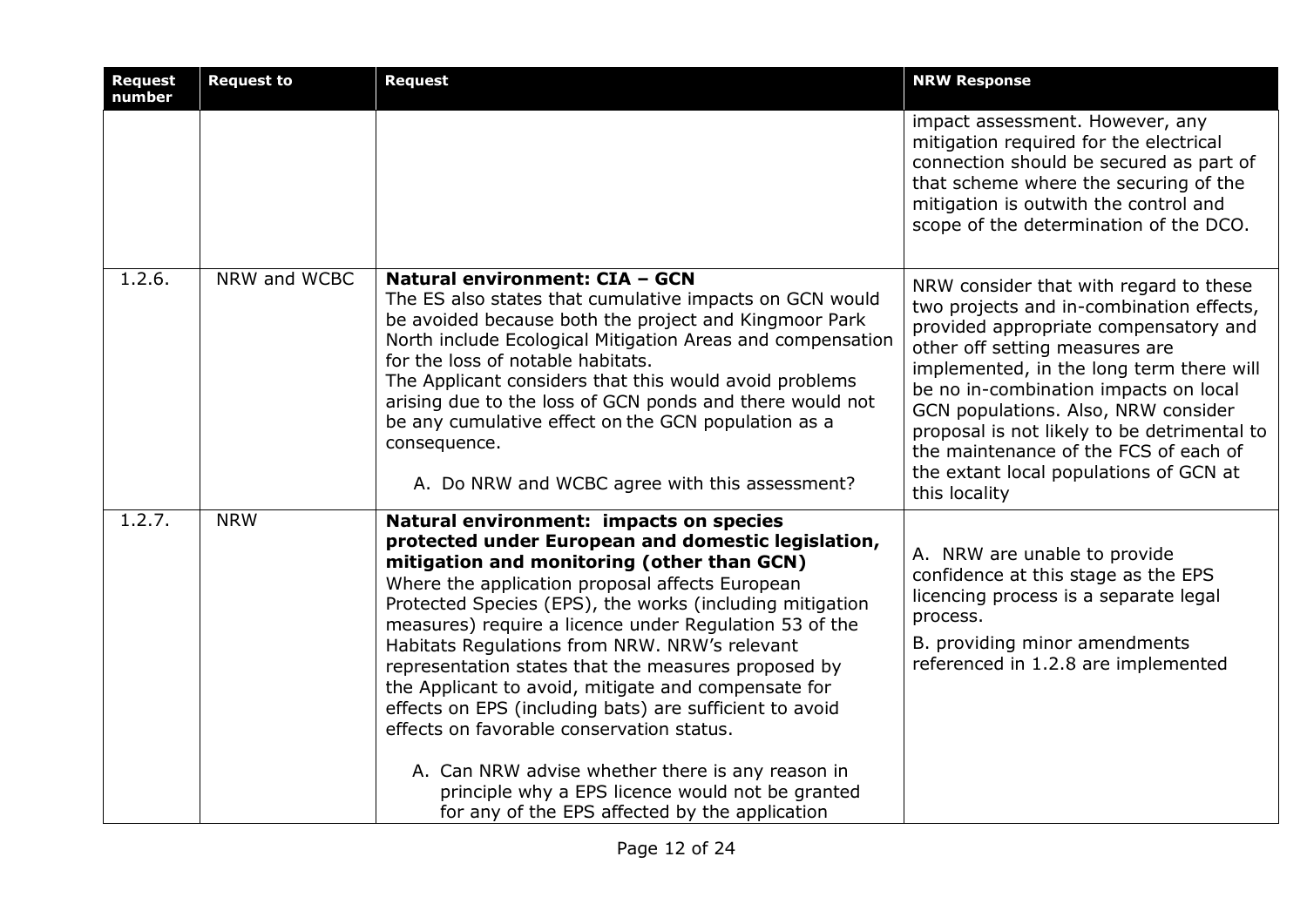| <b>Request</b><br>number | <b>Request to</b>              | <b>Request</b>                                                                                                                                                                                                                                                                                                                                                                                                                                                                                                                                                                                                                                                                                                                                                                                | <b>NRW Response</b>                                                                                                                                                                                                                                                                                                                                         |
|--------------------------|--------------------------------|-----------------------------------------------------------------------------------------------------------------------------------------------------------------------------------------------------------------------------------------------------------------------------------------------------------------------------------------------------------------------------------------------------------------------------------------------------------------------------------------------------------------------------------------------------------------------------------------------------------------------------------------------------------------------------------------------------------------------------------------------------------------------------------------------|-------------------------------------------------------------------------------------------------------------------------------------------------------------------------------------------------------------------------------------------------------------------------------------------------------------------------------------------------------------|
|                          |                                | proposal?<br>B. Are NRW satisfied that Requirements 3 and 4 of<br>the draft DCO will sufficient to secure the<br>mitigation necessary to avoid impacts on<br>populations of species protected under European<br>and domestic legislation?                                                                                                                                                                                                                                                                                                                                                                                                                                                                                                                                                     |                                                                                                                                                                                                                                                                                                                                                             |
| 1.2.8.                   | The Applicant,<br>NRW and WCBC | Natural environment: EPS mitigation and monitoring:<br><b>GCN</b><br>As GCN are an EPS, the works (including mitigation<br>measures) require a EPS licence. The Applicant has<br>provided a draft licence application (ES Appendix 11.6<br>$[APP-103]$ .<br>A. Can the Applicant confirm that the proposals<br>referred to in the draft licence application are<br>those shown on the illustrative landscape and<br>ecological mitigation plan? ([APP-026] Doc 2.9.7,<br>sheet 1 of 7).<br>B. Can the Applicant confirm that the Ecological<br>Monitoring and Management Plan (EMMP)<br>referred to in the draft licence application is the<br>plan secured by Requirement 3 of the draft DCO?<br>C. Are NRW and WCBC satisfied with the wording of<br>Requirements 3 and 4 of the draft DCO? | C. As stated in NRW's Relevant<br>Representation, we recommend that<br>within 'Schedule 2 Requirements' specific<br>NRW should be consulted within<br>sections:<br>Provision of and implementation<br>$\bullet$<br>and maintenance of landscaping and<br>ecological mitigation 3.<br><b>Construction and Environment</b><br>$\bullet$<br>Management Plan 4. |
| 1.2.9.                   | NRW and WCBC                   | Natural environment: species mitigation and<br>monitoring: butterflies<br>With respect to the dingy skipper and grizzled skipper<br>butterflies:<br>A. Are NRW and WCBC satisfied with the<br>proposed mitigation measures for these<br>species?<br>B. Are NRW and WCBC satisfied that Requirements 3<br>and 4 of the draft DCO are sufficient to secure these<br>mitigation measures?                                                                                                                                                                                                                                                                                                                                                                                                        | No comment                                                                                                                                                                                                                                                                                                                                                  |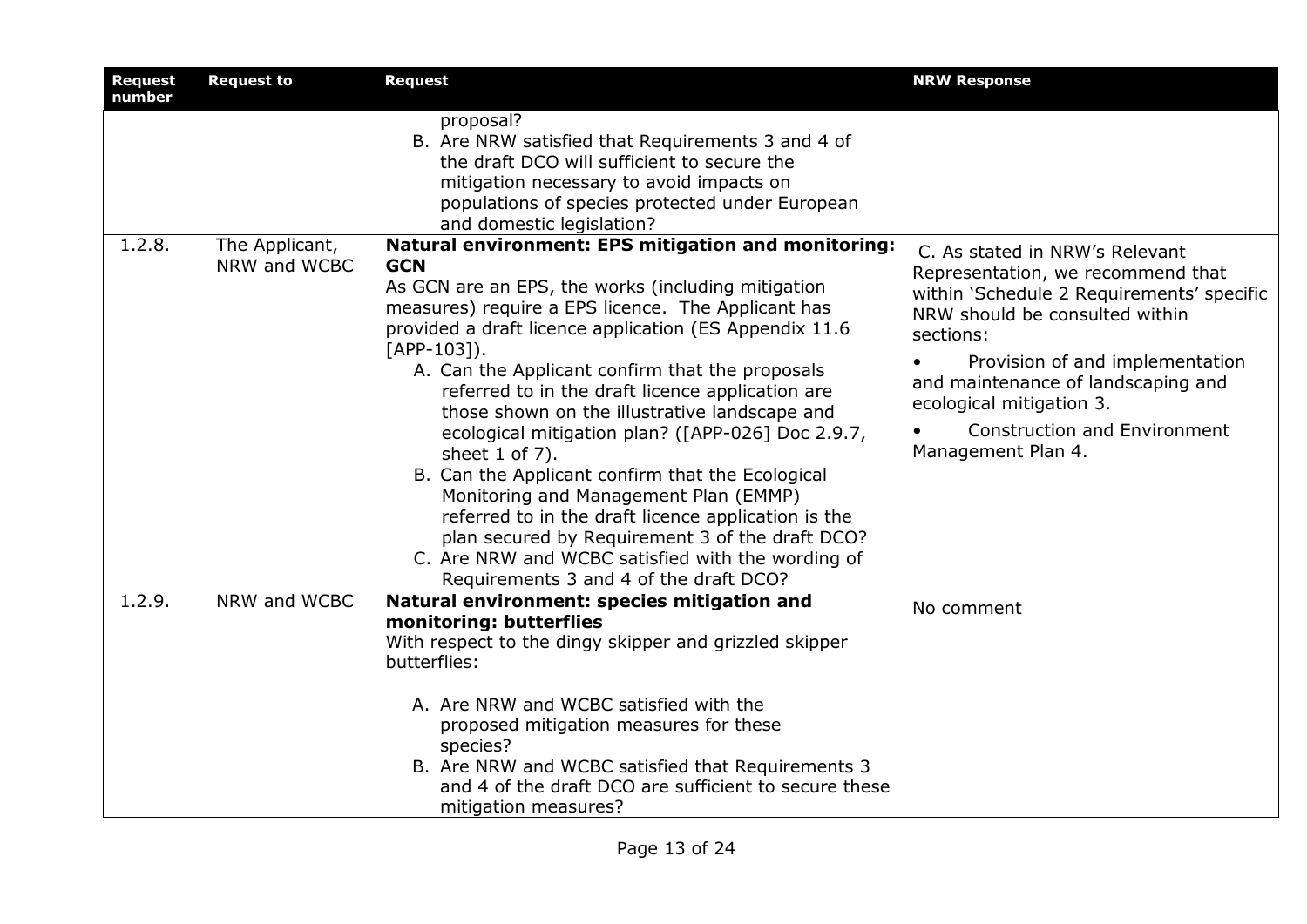| <b>Request</b><br>number | <b>Request to</b>            | <b>Request</b>                                                                                                                                                                                                                                                                                                                                                                                                                                                                                                                                                                                                                                                                                                                                                                                                                       | <b>NRW Response</b>                                                                                                                                                                                                                                                                                                                                                                                                                                                             |
|--------------------------|------------------------------|--------------------------------------------------------------------------------------------------------------------------------------------------------------------------------------------------------------------------------------------------------------------------------------------------------------------------------------------------------------------------------------------------------------------------------------------------------------------------------------------------------------------------------------------------------------------------------------------------------------------------------------------------------------------------------------------------------------------------------------------------------------------------------------------------------------------------------------|---------------------------------------------------------------------------------------------------------------------------------------------------------------------------------------------------------------------------------------------------------------------------------------------------------------------------------------------------------------------------------------------------------------------------------------------------------------------------------|
| 1.2.10.                  | <b>NRW</b>                   | HRA: scope of assessment in Wales<br>NRW has not raised any concerns about the scope of the<br>Applicant's assessment (the European sites and features<br>identified and considered) but has not formally recorded<br>that it is satisfied that all relevant European sites and<br>features in Wales have been identified and considered.<br>A. Please confirm that all relevant European sites and<br>features in Wales have been identified and<br>considered or indicate those European sites and/ or<br>features in Wales that require to be further<br>addressed.                                                                                                                                                                                                                                                               | NRW is satisfied all relevant sites have<br>been considered                                                                                                                                                                                                                                                                                                                                                                                                                     |
| 1.2.12.                  | NRW, NE and the<br>Applicant | HRA: approach to airborne emissions effects in-<br>combination<br>NRW has not agreed that likely significant effects (LSE)<br>on European sites or features from airborne emissions<br>can be excluded. It has advised that the Applicant<br>should undertake an appropriate assessment<br>(AA). NE does not appear to share this view.<br>The NRW position is understood to respond to findings by<br>the inspector in the Hirwaun Power Project Nationally<br>Significant Infrastructure Project examination, where the<br>Recommendation Report did not agree that a process<br>contribution of 1% or less excluded the installation from<br>the need to undertake Appropriate Assessment (AA) with<br>regard to in- combination effects <sup>1</sup> . However, the<br>Secretary of State (SoS) took a different position in her | NRW does not consider that an<br>Appropriate Assessment is required.<br>NRW has set out below the reasoning for<br>this.<br>NRW consider that the case does fall<br>within the scope of the H1 Guidance and<br>that is the most appropriate basis for<br>making the assessment in this case.<br>The Wrexham Energy NSIP has been<br>assessed alone as not contributing more<br>than 1% to Nitrogen deposition rates on<br>any sensitive site features within the<br>study area. |
|                          |                              | decision letter on Hirwaun Power Project and explicitly<br>stated that an AA was not required2.<br>A. In view of the SoS's decision on Hirwaun Power<br>Project, does NRW maintain that an AA is still<br>required? If the answer to this question is yes,<br>please provide reasons.                                                                                                                                                                                                                                                                                                                                                                                                                                                                                                                                                | Under Annex F of the Environment<br>Agency's H1 guidance, the 1% value is a<br>threshold designed to screen out<br>applications from having LSE so that no                                                                                                                                                                                                                                                                                                                      |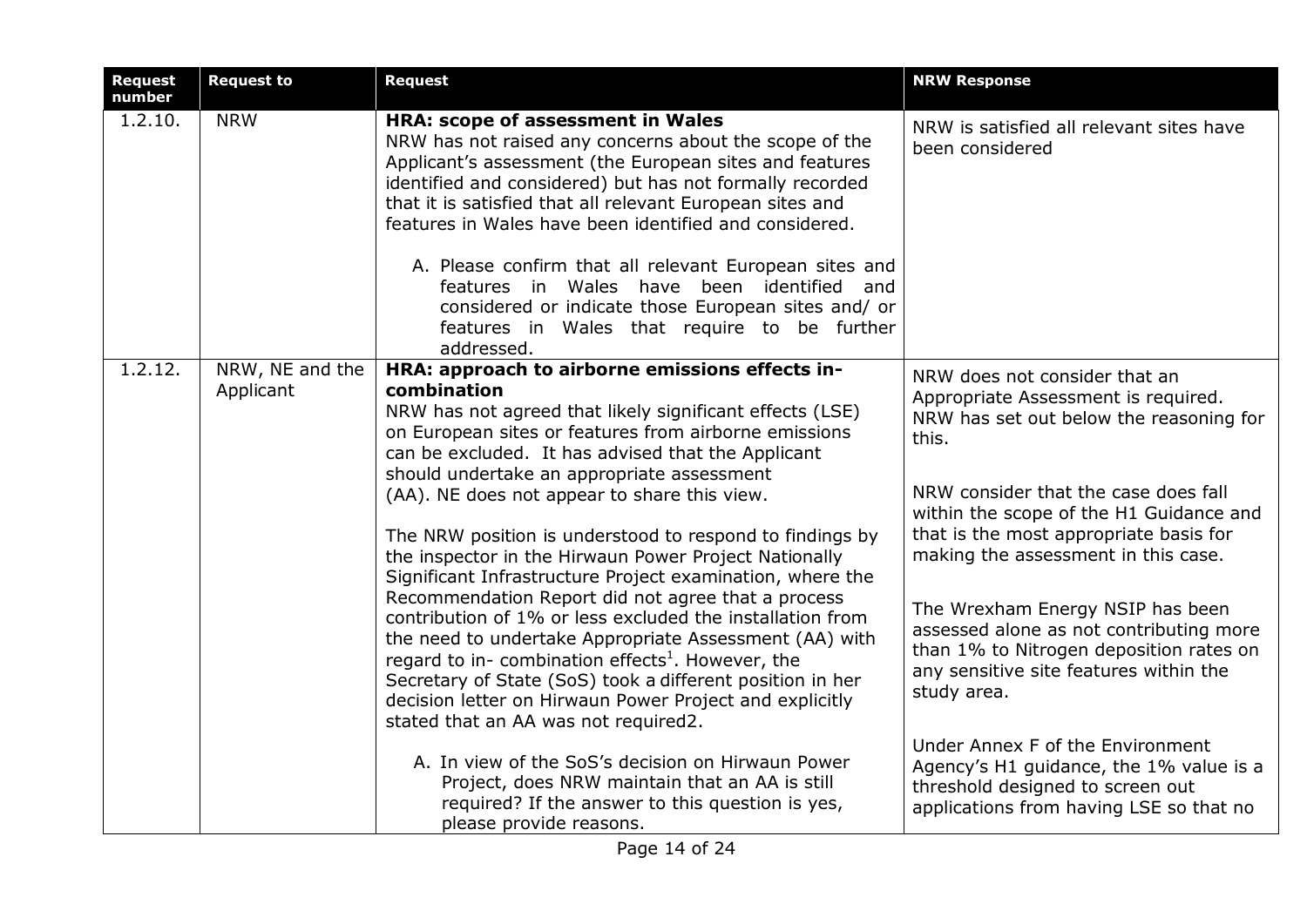| <b>Request</b><br>number | <b>Request to</b>                                                                             | <b>Request</b>                                                                                                                                                                                                                                                                                                                                                                                                                                                                                                                                                                                                                                                                                                                                                                                        | <b>NRW Response</b>                                                                                                                                                                                                                                                                                                                                                                                                                                |
|--------------------------|-----------------------------------------------------------------------------------------------|-------------------------------------------------------------------------------------------------------------------------------------------------------------------------------------------------------------------------------------------------------------------------------------------------------------------------------------------------------------------------------------------------------------------------------------------------------------------------------------------------------------------------------------------------------------------------------------------------------------------------------------------------------------------------------------------------------------------------------------------------------------------------------------------------------|----------------------------------------------------------------------------------------------------------------------------------------------------------------------------------------------------------------------------------------------------------------------------------------------------------------------------------------------------------------------------------------------------------------------------------------------------|
|                          |                                                                                               | B. Having reviewed the NRW position, does NE see<br>any reason to change its conclusions on this topic?<br>If the answer to this question is yes, please<br>provide reasons.<br>C. With reference to the NRW position and to the<br>Hirwaun Recommendation Report and the SoS's<br>decision, and noting also that the Secretary of<br>State is the competent authority for HRA purposes,<br>there remains an argument that information<br>sufficient to enable the SoS to undertake an AA on<br>this point should nevertheless be provided. The<br>Applicant is requested to respond to this point at<br>Deadline 3, in the light of responses from NRW and<br>NE to the questions raised above.                                                                                                      | Appropriate Assessment is required.<br>This applies alone $-$ due to insignificance<br>of the emissions.<br>This also applies to any potential in-<br>combination effects as it is deemed to be<br>an insignificant contribution to any<br>potential in-combination effects.<br>As such NRW consider that LSE can be<br>screened out due to the insignificance of<br>(under 1%) process contributions of the<br>scheme to sensitive site features. |
| 1.2.13.                  | The Applicant,<br>NRW, NE and<br>any other<br>interested<br>party with an<br>interest in HRA. | HRA: no significant effects conclusion<br>The Applicant has submitted a No Significant Effects<br>Report (NSER) [APP-046] with the application.<br>A. Setting aside your responses (if any) to questions<br>1.2.11 to 1.2.12 above, are there any further<br>respects in which you disagree with the<br>conclusions in that report?<br>B. Appendix F of the NSER considers the combined<br>effects from the gas connection and the power<br>station site. The electricalconnection is not<br>referred to in either Appendix F or the list of<br>projects in Table 5.1. Can the Applicant provide an<br>updated statement about the in-combination<br>effects for the project which includes the electrical<br>connection at Deadline 1? Other interested parties<br>may respond to this at Deadline 2 | Nothing raised to date perhaps wait to<br>determine question above as may have<br>implications                                                                                                                                                                                                                                                                                                                                                     |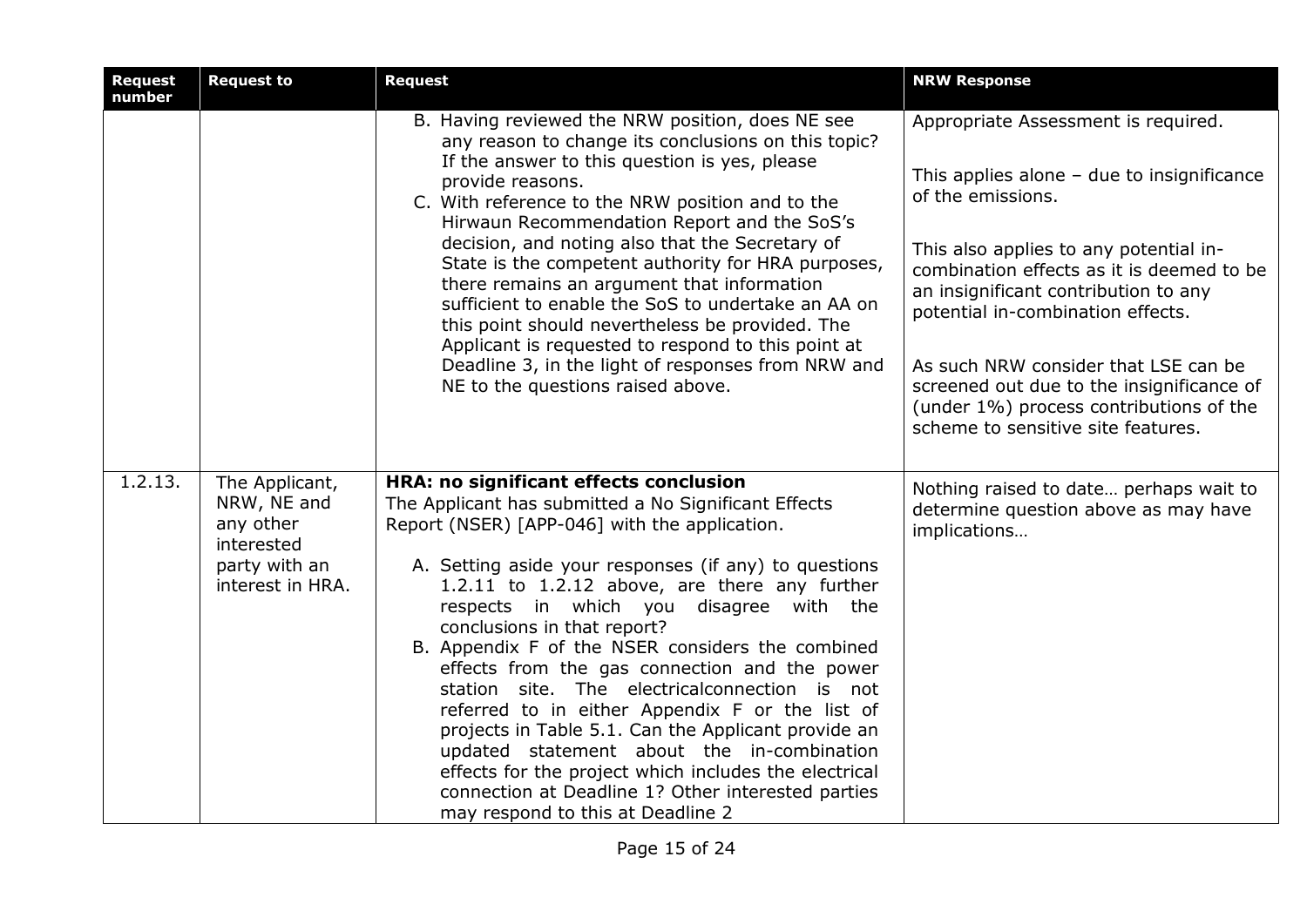| <b>Request</b><br>number | <b>Request to</b>              | <b>Request</b>                                                                                                                                                                                                                                                                                                                                                                                                                                                                                                                     | <b>NRW Response</b>                                                                                                                                                                                                                                                                                          |
|--------------------------|--------------------------------|------------------------------------------------------------------------------------------------------------------------------------------------------------------------------------------------------------------------------------------------------------------------------------------------------------------------------------------------------------------------------------------------------------------------------------------------------------------------------------------------------------------------------------|--------------------------------------------------------------------------------------------------------------------------------------------------------------------------------------------------------------------------------------------------------------------------------------------------------------|
|                          |                                | C. If you disagree with any of the conclusions<br>reached in the NSER, please identify which<br>conclusion(s) you disagree with, your reasons for<br>disagreement and the evidence on which your<br>reasons are based.                                                                                                                                                                                                                                                                                                             |                                                                                                                                                                                                                                                                                                              |
| 1.2.15.                  | NRW, NE and<br><b>WCBC</b>     | DCO and related security for natural environment<br>matters<br>NRW, NE and WCBC are asked to identify whether there<br>are any matters of natural environment relevance that<br>require to be secured by a requirement in the draft DCO<br>but have not been.<br>A. Are any new natural environment DCO requirements<br>sought and if so, what biodiversity objective(s)<br>would these address?                                                                                                                                   | A. NRW consider the DCO requirements<br>to be sufficient in most regards.<br>However, NRW is not clear whether<br>obligations restricting any future land<br>use change of proposed ecological<br>compensation areas could be covered by<br>the DCO or would require section 106<br>agreement.               |
| 1.2.16.                  | NRW, NE and<br><b>WCBC</b>     | DCO and related security for natural environment<br>matters<br>NRW, NE and WCBC are asked to identify whether there<br>are any matters of natural environment relevance that<br>require to be secured, but which cannot be secured by a<br>requirement in the draft DCO.<br>A. Are any additional forms of security such as<br>planning obligations under the Town and<br>Country Planning Act 1990 (TCPA 1990) as<br>amended or commercial agreements sought and<br>if so, what biodiversity objective(s) would these<br>address? | A. As with 1.2.15. NRW consider the<br>DCO requirements to be sufficient in<br>most regards. However, NRW requests<br>clarity as to whether obligations<br>restricting any future land use change of<br>proposed ecological compensation areas<br>are to be covered by the DCO or by<br>planning obligation. |
| 1.3                      |                                | <b>Combined Heat and Power (CHP) Readiness</b>                                                                                                                                                                                                                                                                                                                                                                                                                                                                                     |                                                                                                                                                                                                                                                                                                              |
| 1.3.2.                   | The Applicant,<br>NRW and WCBC | Heat export: effects on combustion performance<br>If the response to question 1.3.1 above records that the<br>active take-up and export of heat will materially affect<br>combustion performance, at Deadline 3:                                                                                                                                                                                                                                                                                                                   | NRW response not required for Deadline<br>$\mathbf{1}$                                                                                                                                                                                                                                                       |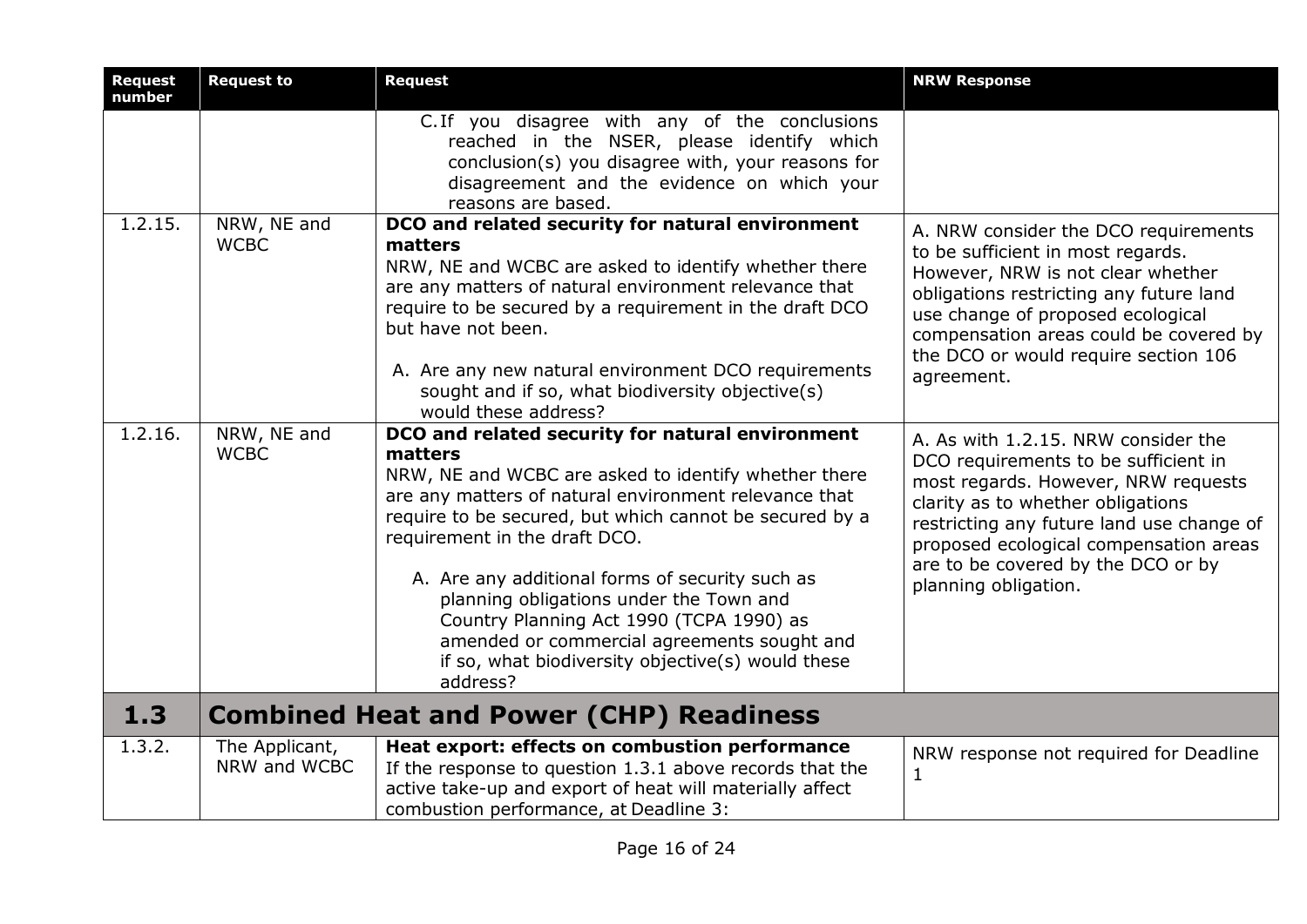| <b>Request</b><br>number | <b>Request to</b>                                                                | <b>Request</b>                                                                                                                                                                                                                                                                                                                                                                                                                                                                                                                                                                                                                                                                                                                                                                                                                                                      | <b>NRW Response</b>                                                                                                                        |
|--------------------------|----------------------------------------------------------------------------------|---------------------------------------------------------------------------------------------------------------------------------------------------------------------------------------------------------------------------------------------------------------------------------------------------------------------------------------------------------------------------------------------------------------------------------------------------------------------------------------------------------------------------------------------------------------------------------------------------------------------------------------------------------------------------------------------------------------------------------------------------------------------------------------------------------------------------------------------------------------------|--------------------------------------------------------------------------------------------------------------------------------------------|
|                          |                                                                                  | A. Please identify how the revised combustion<br>performance of the electricity generating station<br>together with active CHP has been or should be<br>secured to ensure that it remains within the<br>Rochdale Envelope?                                                                                                                                                                                                                                                                                                                                                                                                                                                                                                                                                                                                                                          |                                                                                                                                            |
| 1.3.4.                   | The Applicant,<br>NRW, DC/WW<br>and WCBC                                         | Heat export: water environment<br>Are there any circumstances in which the installation and<br>operation of CHP could materially change water<br>environment effects beyond those assessed in the ES and<br>particularly would any additional water supply or<br>abstraction be required to support a heat distribution<br>network?                                                                                                                                                                                                                                                                                                                                                                                                                                                                                                                                 | No Comment                                                                                                                                 |
| <b>1.5A</b>              | <b>Decommissioning</b>                                                           |                                                                                                                                                                                                                                                                                                                                                                                                                                                                                                                                                                                                                                                                                                                                                                                                                                                                     |                                                                                                                                            |
| 1.5A.1.                  | The Applicant,<br>NRW, WCBC,<br>Dwr Cymru<br>/Welsh Water<br>$(DC/WW)$ ,<br>Cadw | Decommissioning strategy: general<br>Draft DCO requirement 17 secures a decommissioning<br>strategy, but there is no outline strategy document or<br>other indication as to what this strategy should contain.<br>A. What measures should be taken to ensure that<br>decommissioning take place within the Rochdale<br>envelope?<br>B. Should a specific/ minimum set of topics,<br>performance evaluation<br>C. criteria and or outcomes that the decommissioning<br>strategy needs to address be secured as part of<br>requirement 17?<br>D. If so, how can they be delivered: should there be an<br>outline decommissioning strategy and when should it<br>be prepared?<br>E. Is WCBC content to take the lead role in<br>decommissioning implied by requirement 17?<br>F. Are other relevant bodies satisfied with the apparent<br>approach to decommissioning? | NRW would advise that closure and<br>decommissioning of the plant would be<br>covered by an EP should one be granted<br>for the proposals. |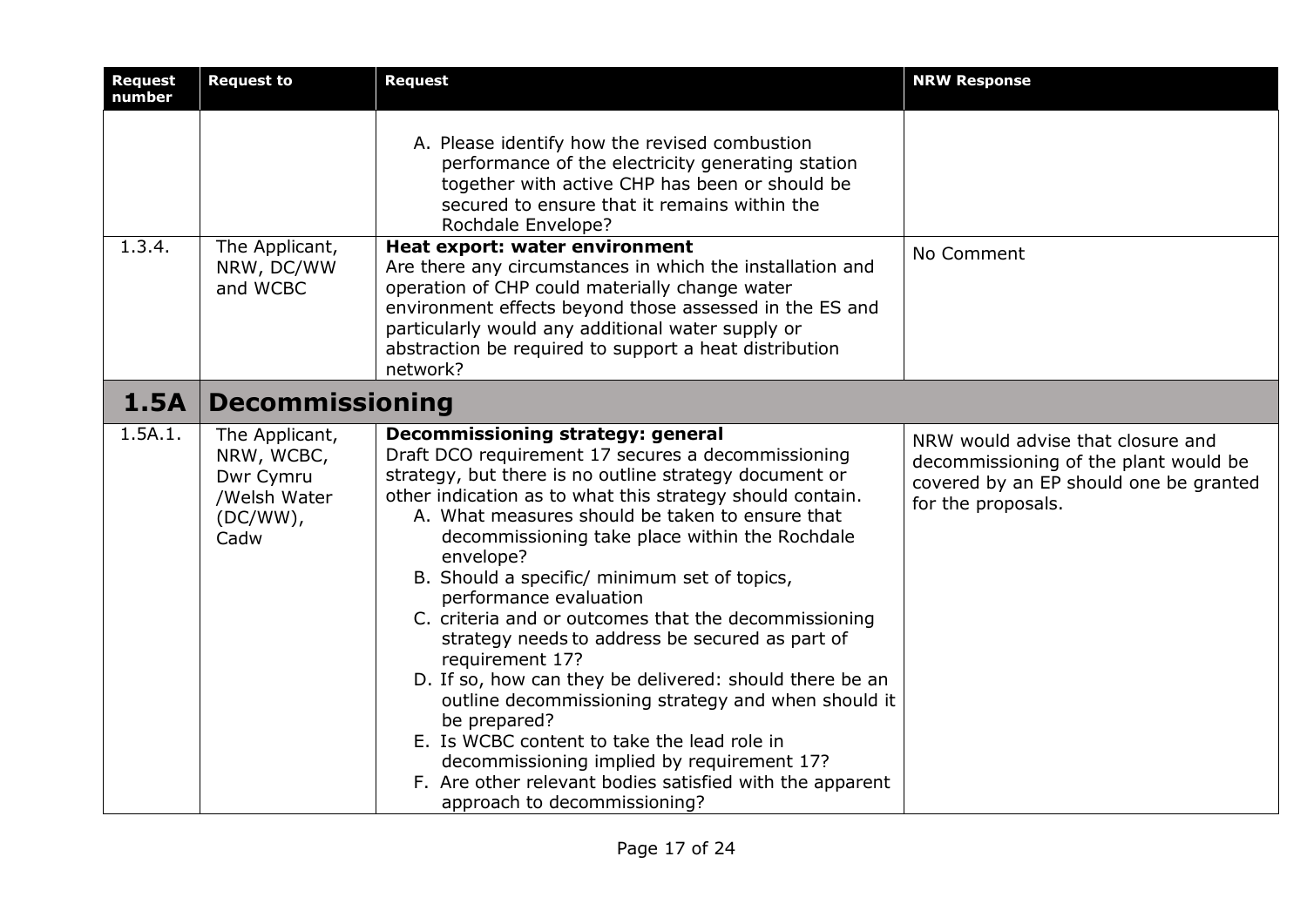| <b>Request</b><br>number | <b>Request to</b>               | <b>Request</b>                                                                                                                                                                                                                                                                                                                                                                                                                                                                                                                                                                                                                                               | <b>NRW Response</b>                                                                                                |
|--------------------------|---------------------------------|--------------------------------------------------------------------------------------------------------------------------------------------------------------------------------------------------------------------------------------------------------------------------------------------------------------------------------------------------------------------------------------------------------------------------------------------------------------------------------------------------------------------------------------------------------------------------------------------------------------------------------------------------------------|--------------------------------------------------------------------------------------------------------------------|
| 1.9                      | <b>Landscape and Visual</b>     |                                                                                                                                                                                                                                                                                                                                                                                                                                                                                                                                                                                                                                                              |                                                                                                                    |
| 1.9.9.                   | <b>WCBC and NRW</b>             | Landscape and visual impact: CIA<br>Have all relevant developments been included in the<br>Applicant's cumulative impact assessment for landscape<br>and visual impact purposes?                                                                                                                                                                                                                                                                                                                                                                                                                                                                             | NRW have no additional developments<br>which NRW would want included.                                              |
| 1.10                     | <b>Noise and Vibration</b>      |                                                                                                                                                                                                                                                                                                                                                                                                                                                                                                                                                                                                                                                              |                                                                                                                    |
| 1.10.8.                  | NRW and WCBC                    | <b>Noise: operational effects</b><br>ES Chapter 9 at Table 9.2 [APP-057] presents the list of<br>operational noise sources associated with the application<br>proposal. The sound power levels (SPLs) for these<br>sources are not related back to verifiable data such as<br>manufacturers specifications. The draft DCO does not<br>appear to restrict the Applicant to selecting equipment<br>that is no more adverse in terms of SPLs than that<br>assessed in the ES.<br>A. Will all relevant operational effects by regulated<br>under the EP and, if not;<br>B. does an operational noise envelope need to be<br>secured in the draft DCO?            | NRW consider that these matters would<br>be covered by specific conditions within<br>any EP should one be granted. |
| 1.10.10                  | The Applicant,<br>NRW and WCBC. | Noise: operational effects and mitigation<br>ES Chapter 9 [APP-057] at paragraphs 9.108 and 9.151<br>state some assumptions regarding the design of the plant<br>and buildings providing mitigation to the propagation of<br>sound. "For the purpose of this assessment an insulated<br>metal panel system construction that will achieve an<br>overall Rw of 43dB has been assumed" (where Rw<br>characterises the airborne sound insulation of a material<br>or building element). (BS EN ISO 10140:2010 "Acoustics<br>- Laboratory measurement of sound insulation of<br>building elements.")<br>Similarly, paragraph 9.109 of chapter 9 of the ES states | NRW consider that these matters would<br>be covered by specific conditions within<br>any EP should one be granted. |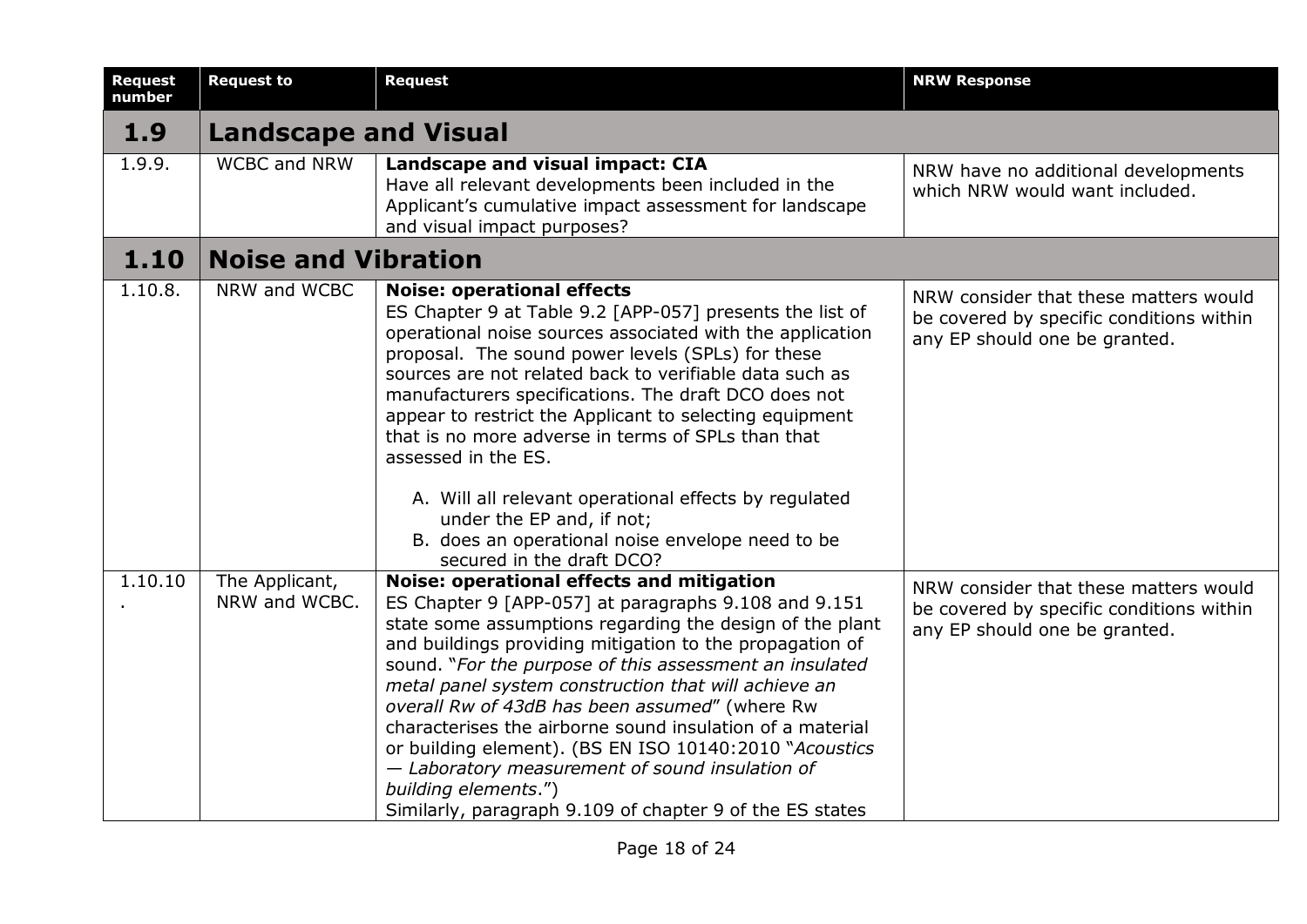| <b>Request</b><br>number | <b>Request to</b>                                                                                                                                 | <b>Request</b>                                                                                                                                                                                                                                                                                                                                                                                                                                                                                                                                                                                                                                                                                                                                                                                                                                                                                       | <b>NRW Response</b>                                                                                                                                                                                                                                                                        |
|--------------------------|---------------------------------------------------------------------------------------------------------------------------------------------------|------------------------------------------------------------------------------------------------------------------------------------------------------------------------------------------------------------------------------------------------------------------------------------------------------------------------------------------------------------------------------------------------------------------------------------------------------------------------------------------------------------------------------------------------------------------------------------------------------------------------------------------------------------------------------------------------------------------------------------------------------------------------------------------------------------------------------------------------------------------------------------------------------|--------------------------------------------------------------------------------------------------------------------------------------------------------------------------------------------------------------------------------------------------------------------------------------------|
|                          |                                                                                                                                                   | that "Stack noise will be mitigated by the use of<br>silencers as standard, limiting the<br>noise emissions to an SWL of 86dB".                                                                                                                                                                                                                                                                                                                                                                                                                                                                                                                                                                                                                                                                                                                                                                      |                                                                                                                                                                                                                                                                                            |
|                          |                                                                                                                                                   | A. Should there be a commitment to meeting the<br>assessed Rw factors and stack noise limits as part of<br>the design in the DCO, or would/should these<br>matters fall to be controlled via the EP?                                                                                                                                                                                                                                                                                                                                                                                                                                                                                                                                                                                                                                                                                                 |                                                                                                                                                                                                                                                                                            |
| 1.10                     |                                                                                                                                                   | Other Strategic Projects and Proposals (including Cumulative and in-                                                                                                                                                                                                                                                                                                                                                                                                                                                                                                                                                                                                                                                                                                                                                                                                                                 |                                                                                                                                                                                                                                                                                            |
|                          |                                                                                                                                                   | combination impact assessment)                                                                                                                                                                                                                                                                                                                                                                                                                                                                                                                                                                                                                                                                                                                                                                                                                                                                       |                                                                                                                                                                                                                                                                                            |
| 1.12.1.                  | The<br>Applicant,<br>NRW, WCBC<br>and any other<br>IP with an<br>interest in<br>cumulative<br>and / or in-<br>combination<br>impact<br>assessment | <b>CIA included projects</b><br>Chapter 4 [APP-052] of the ES identifies the projects<br>which have been considered in CIA within the ES. These<br>are:<br>• the electrical connection for the project;<br>• the North Wales Prison proposal;<br>• the Kingmoor Park North application; and<br>• Pickhill Bridge Farm Solar Park.<br>The ES does not clearly explain how the Applicant<br>identified the schemes to be taken into consideration in<br>the CIA.<br>One other consented scheme within 2km of the project<br>has been excluded on the grounds that it considered to be<br>is too far away to lead to cumulative impacts with the<br>project, but it is not clear what the effects of this scheme<br>would be and so whether this decision was appropriate.<br>A. Can the Applicant explain and justify how<br>they identified the developments included<br>and not included in the CIA? | NRW advises that the developer should<br>provide the details requested by the ExA<br>to demonstrate that sound methodology<br>has been applied in screening projects<br>out of the CIA with regards to all<br>potential impact pathways.<br>Please also consider our response to<br>1.2.5. |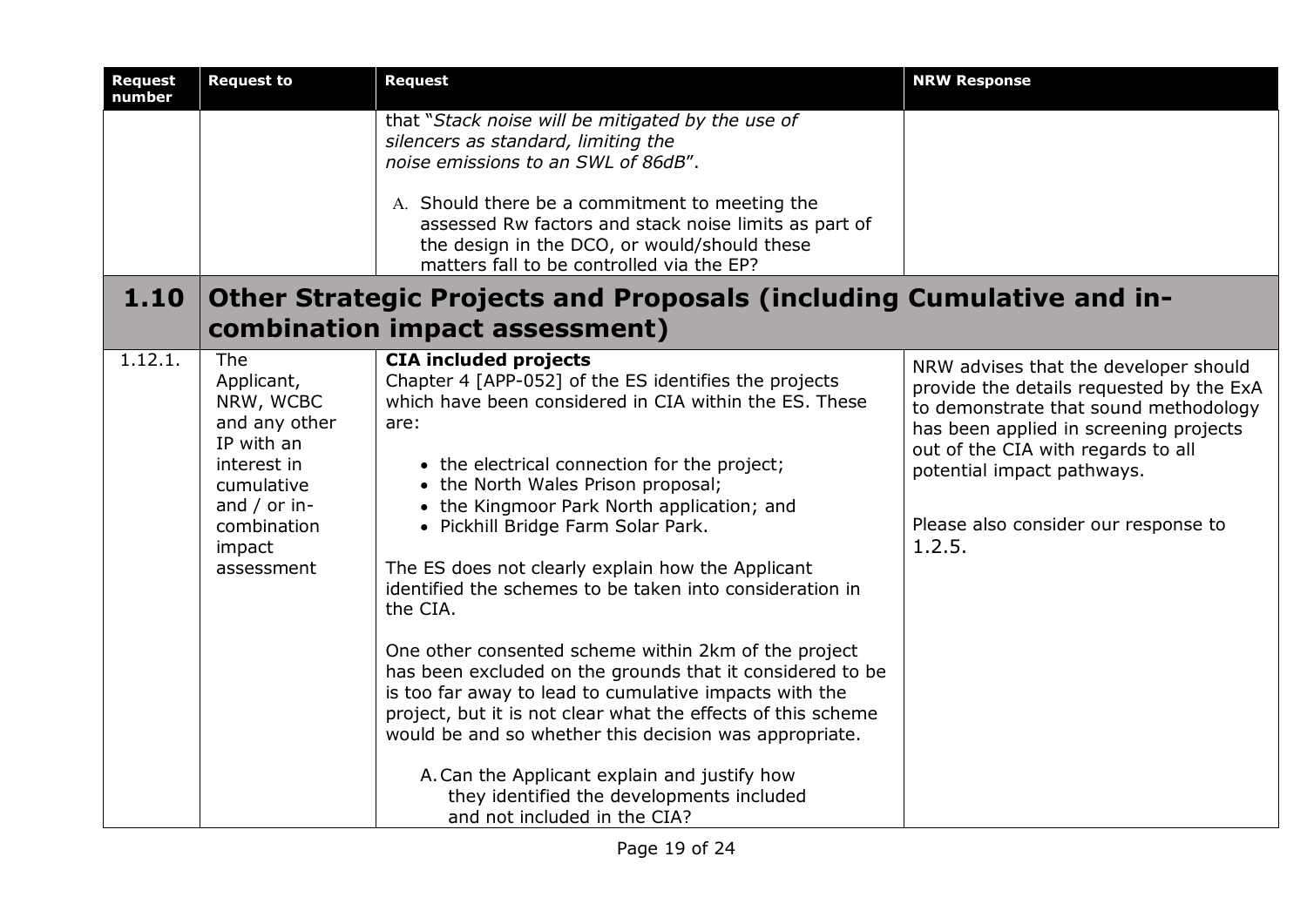| <b>Request</b><br>number | <b>Request to</b>        | <b>Request</b>                                                                                                                                                                                                                                                                                                                                                                                                                                                                                                                                                                                                    | <b>NRW Response</b>                                                                                                                                                                                                        |
|--------------------------|--------------------------|-------------------------------------------------------------------------------------------------------------------------------------------------------------------------------------------------------------------------------------------------------------------------------------------------------------------------------------------------------------------------------------------------------------------------------------------------------------------------------------------------------------------------------------------------------------------------------------------------------------------|----------------------------------------------------------------------------------------------------------------------------------------------------------------------------------------------------------------------------|
|                          |                          | B. Are stakeholders satisfied that all the relevant<br>developments have been included in the CIA?<br>C. Should any others be included and if so, what are<br>they, why should they be included and what ES<br>topics are they relevant to?<br>If additional developments are identified at Deadline 1,                                                                                                                                                                                                                                                                                                           |                                                                                                                                                                                                                            |
|                          |                          | can the Applicant please respond to these at Deadline 2,<br>providing a table to make clear for each additional<br>development that either:                                                                                                                                                                                                                                                                                                                                                                                                                                                                       |                                                                                                                                                                                                                            |
|                          |                          | D.analysis is not required (for stated reasons); or<br>E. a need for analysis is accepted and that analysis is<br>provided.                                                                                                                                                                                                                                                                                                                                                                                                                                                                                       |                                                                                                                                                                                                                            |
| 1.17                     | <b>Water Environment</b> |                                                                                                                                                                                                                                                                                                                                                                                                                                                                                                                                                                                                                   |                                                                                                                                                                                                                            |
| 1.17.1.                  | NRW, WCBC                | Water environment: baseline data and study area<br>The study area used to collect the baseline data is defined<br>in paragraph ES Chapter 14 [APP-062]. The study area<br>includes the land within the Order limits (including the gas<br>connection corridor). Ground conditions are considered up<br>to 0.5km from the Order limits, main rivers are covered up<br>to 1km and designated sites are covered up to 3km.<br>Although paragraph 14.27 provides some justification for<br>the area considered it is not entirely clear why these<br>distances were chosen.<br>A. Are NRW and WCBC satisfied that the | Please see response to 1.17.3 for specific<br>issues with regard to topics covered<br>here. NRW are generally satisfied with<br>the study area chosen and would not<br>request further information with regard<br>to this. |
|                          |                          | Applicant has provided adequate reasoning<br>for selecting the study area?<br>B. Is the study area appropriate?                                                                                                                                                                                                                                                                                                                                                                                                                                                                                                   |                                                                                                                                                                                                                            |
| 1.17.2.                  | NRW and WCBC             | Water environment: methodology<br>The assessments in ES Chapter 14 [APP-062] include:<br>flood consequences assessment;<br>$\bullet$                                                                                                                                                                                                                                                                                                                                                                                                                                                                              | Please see response to 1.17.3 for specific<br>issues with regard to topics covered<br>here. NRW are generally satisfied that                                                                                               |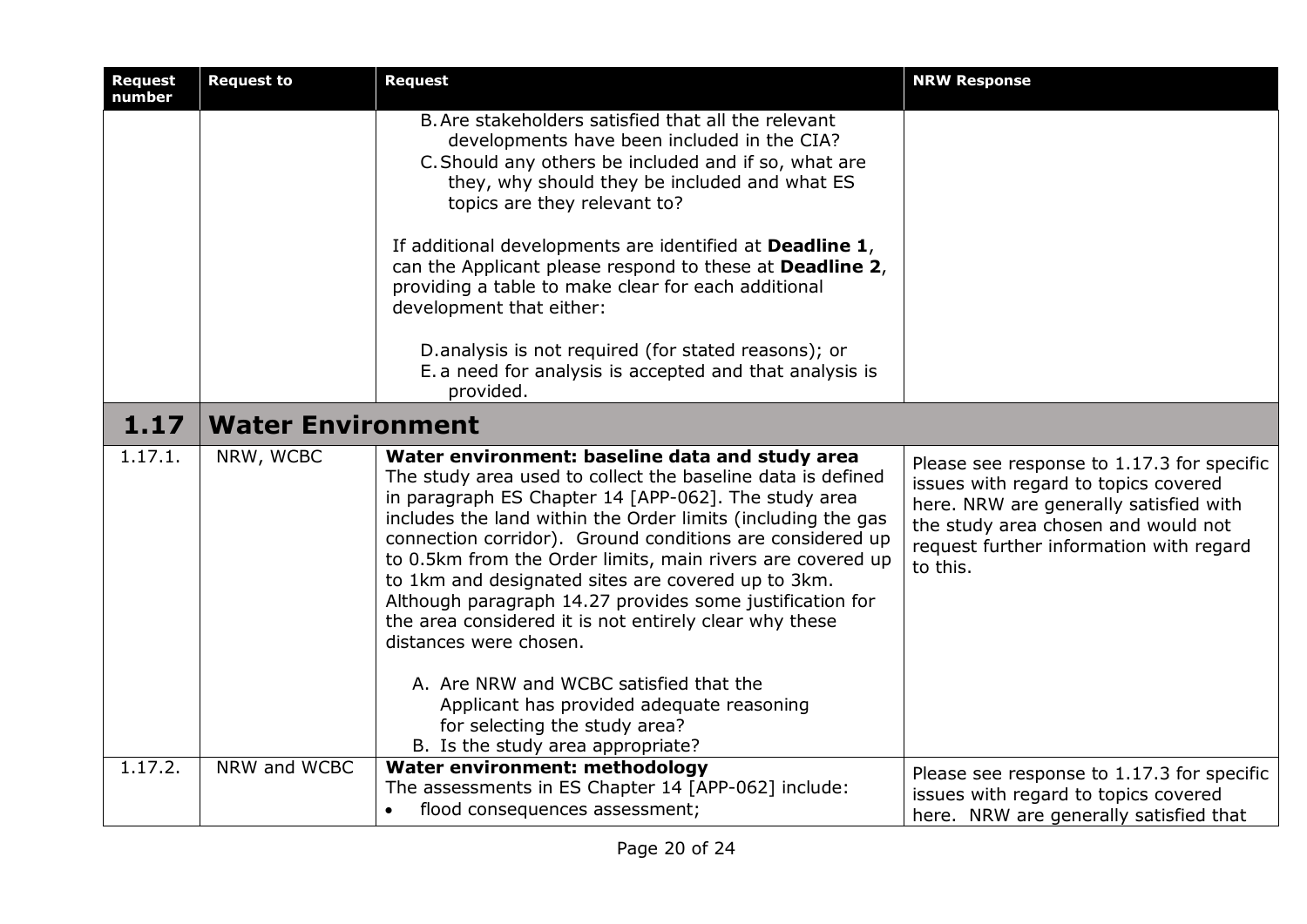| <b>Request</b><br>number | <b>Request to</b> | <b>Request</b>                                                                                                                                                                                                                                                                                                                                                                                                                                                                                                                                                               | <b>NRW Response</b>                                                                                                                                                                                                                                                                                                                                                                                      |
|--------------------------|-------------------|------------------------------------------------------------------------------------------------------------------------------------------------------------------------------------------------------------------------------------------------------------------------------------------------------------------------------------------------------------------------------------------------------------------------------------------------------------------------------------------------------------------------------------------------------------------------------|----------------------------------------------------------------------------------------------------------------------------------------------------------------------------------------------------------------------------------------------------------------------------------------------------------------------------------------------------------------------------------------------------------|
|                          |                   | Water Framework Directive (WFD) screening;<br>effects on groundwater and aquifer quality and flow;<br>$\bullet$<br>effects on surface water quality and flow; and<br>$\bullet$<br>effects on the River Dee Site of Special Scientific<br>$\bullet$<br>Interest (SSSI) and Special;<br>Area of Conservation (SAC).<br>$\bullet$                                                                                                                                                                                                                                               | the methodologies adhered to with<br>regard to these aspects are appropriate<br>and that there are no matters in which<br>methodological concerns are sufficient to<br>affect judgements reached in the light of<br>the assessment.                                                                                                                                                                      |
|                          |                   | It is noted that the methodology described in Chapter 14<br>of the ES appears to be based on the approach suggested<br>in the Design Manual for Roads and Bridges which is<br>designed for road schemes.                                                                                                                                                                                                                                                                                                                                                                     |                                                                                                                                                                                                                                                                                                                                                                                                          |
|                          |                   | A. Are NRW and WCBC satisfied that the Applicant<br>has used appropriate methods to assess effects<br>on the water environment due to the application<br>proposal?<br>B. Are there any particular matters in respect of<br>which a different method or methods should<br>have been used?<br>C. Are there any matters in which methodological<br>concerns are sufficient to affect judgements reached<br>in the light of the assessment, and if so, is any<br>additional data and/ or analysis required?                                                                      |                                                                                                                                                                                                                                                                                                                                                                                                          |
| 1.17.3.                  | <b>NRW</b>        | <b>Water environment: WFD screening</b><br>The Water Framework Directive (WFD) screening in ES<br>Appendix 14.3 [APP-146] does not identify any effects<br>which, once mitigation is taken into account, would cause<br>deterioration in the ecological or chemical status of a<br>water body or affect the attainment of good status under<br>the WFD.<br>A. Does NRW agree with the approach used by the<br>Applicant in the WFD screening?<br>B. Does NRW agree with the conclusions of the WFD<br>screening?<br>C. If not, what additional matters need to be taken into | NRW consider that the WFD assessment<br>is not sufficiently specific to a allow<br>confidence in the conclusions at this<br>point. In particular, a map showing the<br>water bodies in relation to the proposed<br>development is required, the water body<br>baseline data should be considered in the<br>approach and any potential impacts<br>against the WFD quality elements<br>considered in full. |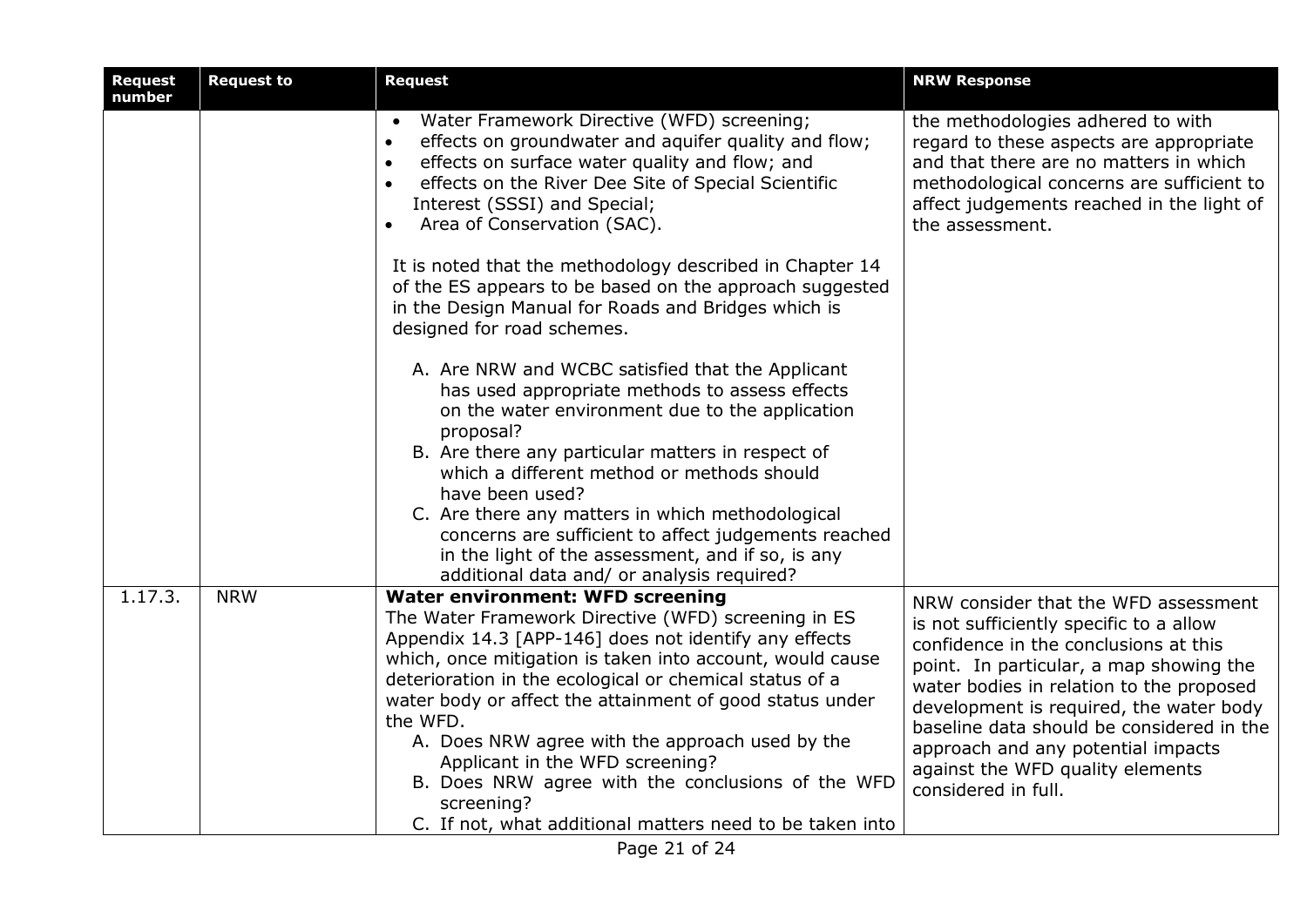| <b>Request</b><br>number | <b>Request to</b>      | <b>Request</b>                                                                                                                                                                                                                                                                                                                                                                                                                                                                                                                                                                                                                                                                                                                                                                           | <b>NRW Response</b>                                                                                                                                                                                                                                                                                                                                                                                                                                                                                                                                                                                                                                                                                                   |
|--------------------------|------------------------|------------------------------------------------------------------------------------------------------------------------------------------------------------------------------------------------------------------------------------------------------------------------------------------------------------------------------------------------------------------------------------------------------------------------------------------------------------------------------------------------------------------------------------------------------------------------------------------------------------------------------------------------------------------------------------------------------------------------------------------------------------------------------------------|-----------------------------------------------------------------------------------------------------------------------------------------------------------------------------------------------------------------------------------------------------------------------------------------------------------------------------------------------------------------------------------------------------------------------------------------------------------------------------------------------------------------------------------------------------------------------------------------------------------------------------------------------------------------------------------------------------------------------|
|                          |                        | account?<br>D. Is mitigation sufficiently secured in the DCO?                                                                                                                                                                                                                                                                                                                                                                                                                                                                                                                                                                                                                                                                                                                            |                                                                                                                                                                                                                                                                                                                                                                                                                                                                                                                                                                                                                                                                                                                       |
| 1.17.4.                  | <b>NRW</b>             | Water environment: groundwater<br>NRW's relevant representations [RR-028] state that it is<br>generally satisfied with the approach in the ES to<br>assessing effects on groundwater and contaminated land<br>but it has 'some minor concerns' about the approaches<br>used to assess potential source-pathway- receptor<br>linkages which it would like the Applicant to resolve<br>during the examination.<br>A. Can NRW explain these concerns more fully?<br>B. Can NRW and the Applicant explain what progress<br>has been made in resolving these concerns?                                                                                                                                                                                                                        | We have raised the matter with the<br>developer by email on the 10/08/2016.<br>NRW's concerns here were regarding<br>estimated risks -Appendix 13 sets out<br>the tables showing how risk is estimated<br>for the various potential source-<br>pathway-receptor linkages. For the<br>various sources within the Order Limits<br>the probability of "Leaching of<br>contaminants to groundwater in<br>underlying aquifers" is classified as being<br>of a "Low likelihood". It could be argued<br>that in places that were subject to<br>previous potentially contaminative uses,<br>this probability could be elevated to<br>"likely".<br>As such, the developer will need to give<br>this appropriate consideration. |
| 1.17.6.                  | WCBC, NRW and<br>DC/WW | Water environment: flood risk and drainage:<br>construction phase<br>WCBC is the lead flood authority. Relatively little detail is<br>provided in the ES or the draft CEMP [APP-152] on the<br>content of the construction drainage strategy. The<br>delivery of the CEMP is secured under Requirement 4 of<br>the draft DCO which states that no construction can<br>begin before the CEMP has been approved by the local<br>authority, must be substantially in accordance with the<br>draft CEMP provided in Appendix 19.1 of the ES and<br>must include a construction drainage strategy. Further<br>to the issue raised in question 1.17.5 above and taking<br>information provided by the Applicant at Deadline 2 into<br>account together with information about the construction | NRW response not required for Deadline<br>$\mathbf{1}$                                                                                                                                                                                                                                                                                                                                                                                                                                                                                                                                                                                                                                                                |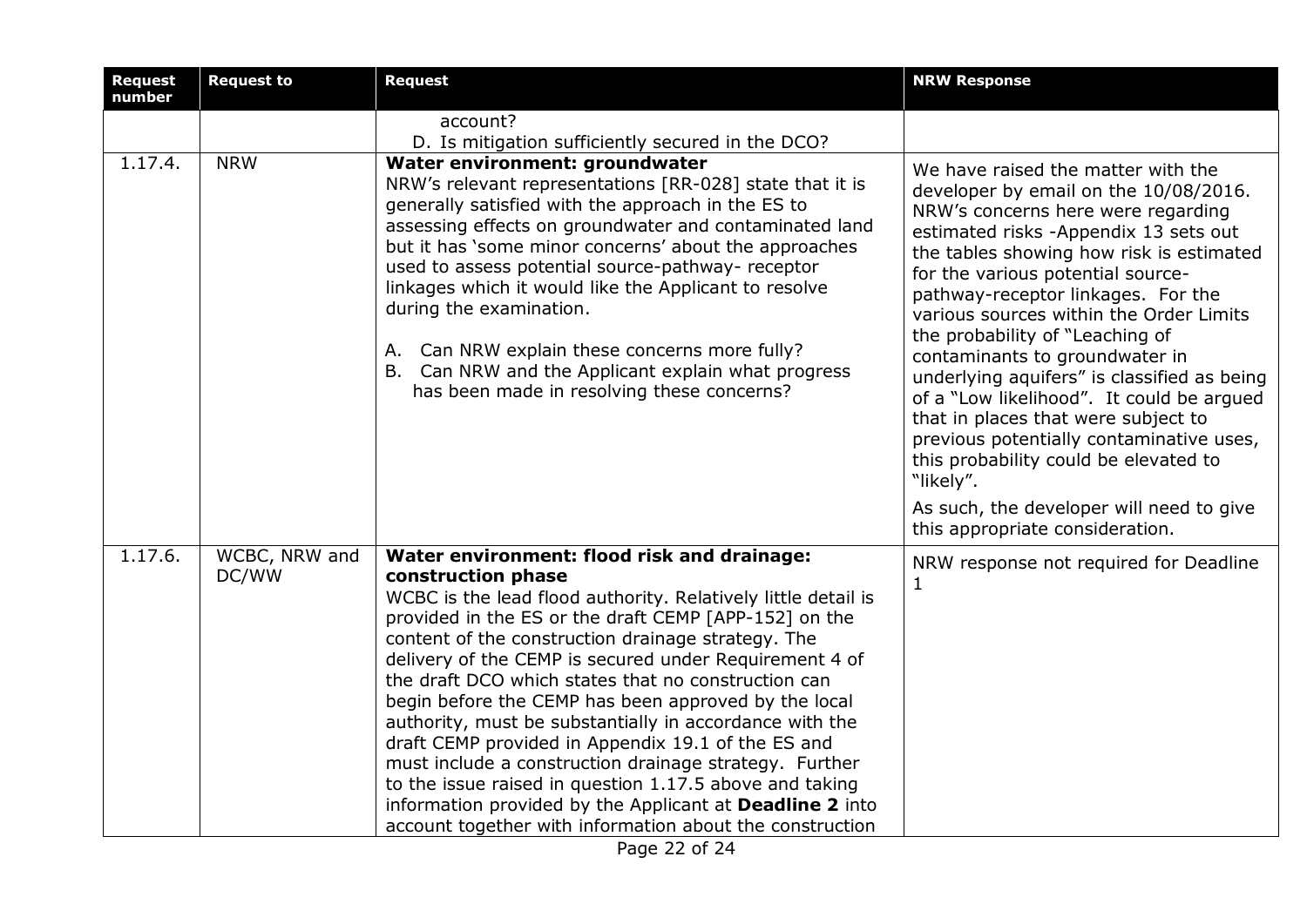| <b>Request</b><br>number | <b>Request to</b>           | <b>Request</b>                                                                                                                                                                                                    | <b>NRW Response</b>                    |
|--------------------------|-----------------------------|-------------------------------------------------------------------------------------------------------------------------------------------------------------------------------------------------------------------|----------------------------------------|
|                          |                             | drainage strategy in the ES at appendix 14.3 [APP-148]<br>(where a proposal for a permeable laydown area is set<br>out in paragraph 5.19), WCBC are requested to<br>address the following question at Deadline 3: |                                        |
|                          |                             | A. Is the proposed construction drainage strategy<br>appropriate?<br>B. Are WCBC and NRW satisfied with the current level<br>of information about the content of the construction<br>drainage strategy?           |                                        |
|                          |                             | C. Is more detail needed in an updated outline CEMP?<br>D. Does DCO requirement 4 provide sufficient<br>security that appropriate surface water drainage<br>arrangements will be made?                            |                                        |
|                          |                             | Ε.<br>Is any change required to DCO requirement 4?                                                                                                                                                                |                                        |
| 1.17.7.                  | WCBC, NRW and<br>Dwr Cymru/ | Water environment: flood risk and drainage:<br>operational phase                                                                                                                                                  | NRW response not required for Deadline |
|                          | Welsh Water                 | WCBC is the lead flood authority.                                                                                                                                                                                 | $\mathbf 1$                            |
|                          | (DC/WW)                     |                                                                                                                                                                                                                   |                                        |
|                          |                             | The surface water drainage strategy during operation is                                                                                                                                                           |                                        |
|                          |                             | Work No. 3 in the draft DCO [APP-033]. The draft DCO                                                                                                                                                              |                                        |
|                          |                             | also includes requirement 12 which states that Work No. 1                                                                                                                                                         |                                        |
|                          |                             | must not commence until the details of the foul and                                                                                                                                                               |                                        |
|                          |                             | surface water drainage strategies have been approved by                                                                                                                                                           |                                        |
|                          |                             | Wrexham CBC. These details must be 'substantially in                                                                                                                                                              |                                        |
|                          |                             | accordance with the illustrative foul and surface water                                                                                                                                                           |                                        |
|                          |                             | drainage plan' [APP-015]. Other measures to avoid                                                                                                                                                                 |                                        |
|                          |                             | contaminants affecting the water environment (such as                                                                                                                                                             |                                        |
|                          |                             | bunding of fuel tanks) would be delivered through the                                                                                                                                                             |                                        |
|                          |                             | design of the project and through the controls imposed                                                                                                                                                            |                                        |
|                          |                             | through the Environmental Permit (EP) (ES Chapter 19<br>[APP-067]). This means that the application proposal                                                                                                      |                                        |
|                          |                             | appears to rely on mitigation which is not secured in the                                                                                                                                                         |                                        |
|                          |                             | DCO and will be delivered pursuant to the EP process                                                                                                                                                              |                                        |
|                          |                             | under the oversight of NRW.                                                                                                                                                                                       |                                        |